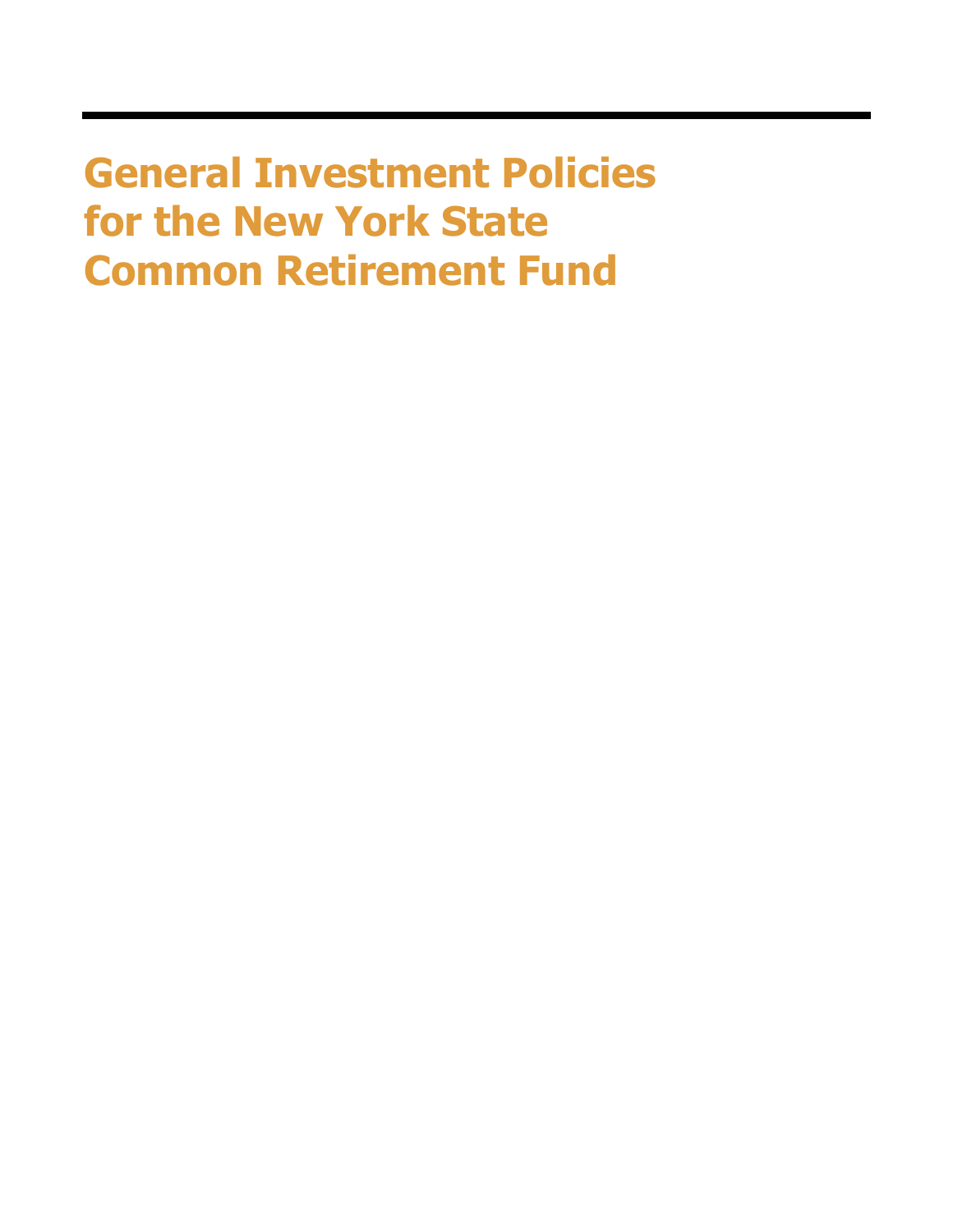## **PURPOSE AND DESIGN**

These General Investment Policies are intended to provide a framework for the operation of the New York State Common Retirement Fund (CRF or Fund) and to reflect the strategies and principles adopted by the Comptroller, with the advice of the Chief Investment Officer, Staff, consultants, investment managers, the Investment Advisory Committee and the Real Estate Advisory Committee. The primary objective of the General Investment Policies is to create the foundation for a prudent, well diversified investment program that, in conjunction with employee contributions and actuarially required employer contributions, will be sufficient to fund the projected benefit obligations of the New York State and Local Retirement System (Retirement System) as they become due over time.

These General Investment Policies are not intended to represent an absolute limit on the type of investments that can be made by the Comptroller or considered by Staff. In many instances, investments that fall outside of the specific categories outlined herein may be appropriate for inclusion in one or more of the CRF's portfolios. The Comptroller may also authorize other legally allowable investments as he or she deems consistent with his or her responsibilities as a fiduciary.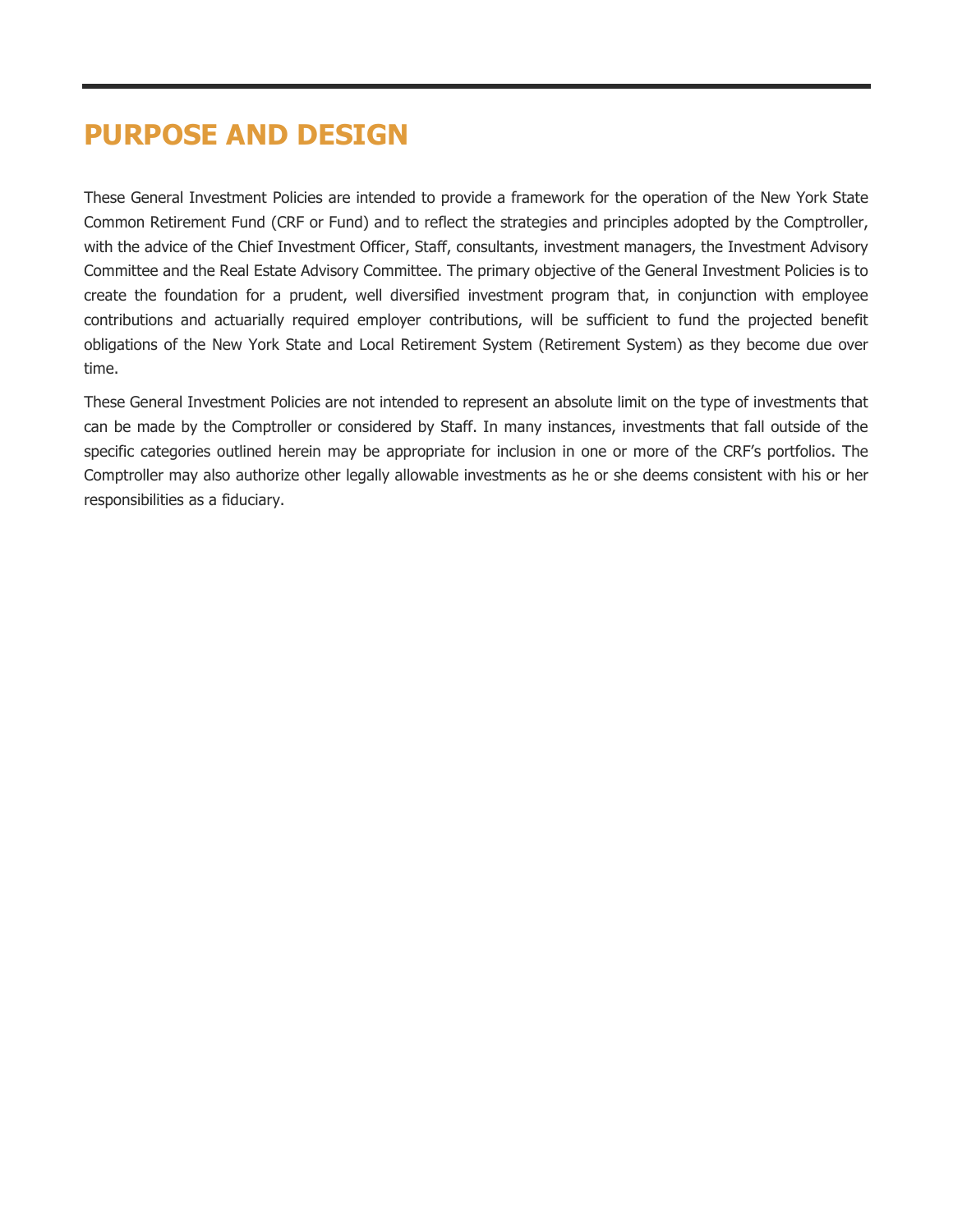# **ADMINISTRATIVE AND OPERATIONAL BACKGROUND**

The Comptroller, as Trustee of the CRF and as Administrative Head of the Retirement System, is responsible for the investment of all CRF assets and is bound by prudent investing standards and the exclusive benefit provisions set out in the Retirement and Social Security Law (RSSL section 177[9]) and the Regulations of the New York State Department of Financial Services (DFS, formerly the Insurance Department) (11 NYCRR part 136-2). RSSL section 177(9)(b) states in part:

Such investments shall be for the exclusive benefit of the participants and beneficiaries, and the trustee or trustees of a fund shall make such investments with the care, skill, prudence and diligence under circumstances then prevailing that a prudent person acting in a like capacity and familiar with such matters would use in the conduct of an enterprise of a like character and with like aims.

The language of the fiduciary duty standards in the RSSL and the DFS Regulations is based upon well-developed common law principles of trust law and is similar to the language describing fiduciary duty standards in Section 404(a)(1) of the Employee Retirement Income Security Act of 1974 (ERISA). As a government plan, the Retirement System is not subject to ERISA. However, as a matter of policy, the CRF voluntarily looks for guidance to ERISA and the US Department of Labor interpretations provided thereunder, where relevant and appropriate. The CRF also may draw upon common law principles of trust and fiduciary duty in analyzing investments as well as current best practice in institutional fund management. Compliance with the "exclusive benefit" rule also assures the Retirement System's continued status as a tax-exempt qualified plan under the Internal Revenue Code.

The Comptroller is expressly permitted to invest the assets of the CRF in specific types of investments enumerated in section 235 of the State Banking Law and several sections of the RSSL, including sections 13, 313, and 177. These statutory sections also contain limitations on the amount and quality of investments the CRF may hold in certain asset categories. These investments are the so-called "legal list" investments. In addition to the foregoing, section 177(9) of the RSSL contains a provision that currently provides that up to 25 percent of the CRF's assets may be invested in investments not specifically authorized by any other statute (the "basket clause"). In making investments under Section 177(9), the Comptroller is subject to the specific prudent investing and exclusive benefit provisions noted above. Subject to these standards, basket clause investments made under section 177(9) must, to the extent reasonably possible, benefit the overall economic health of the State.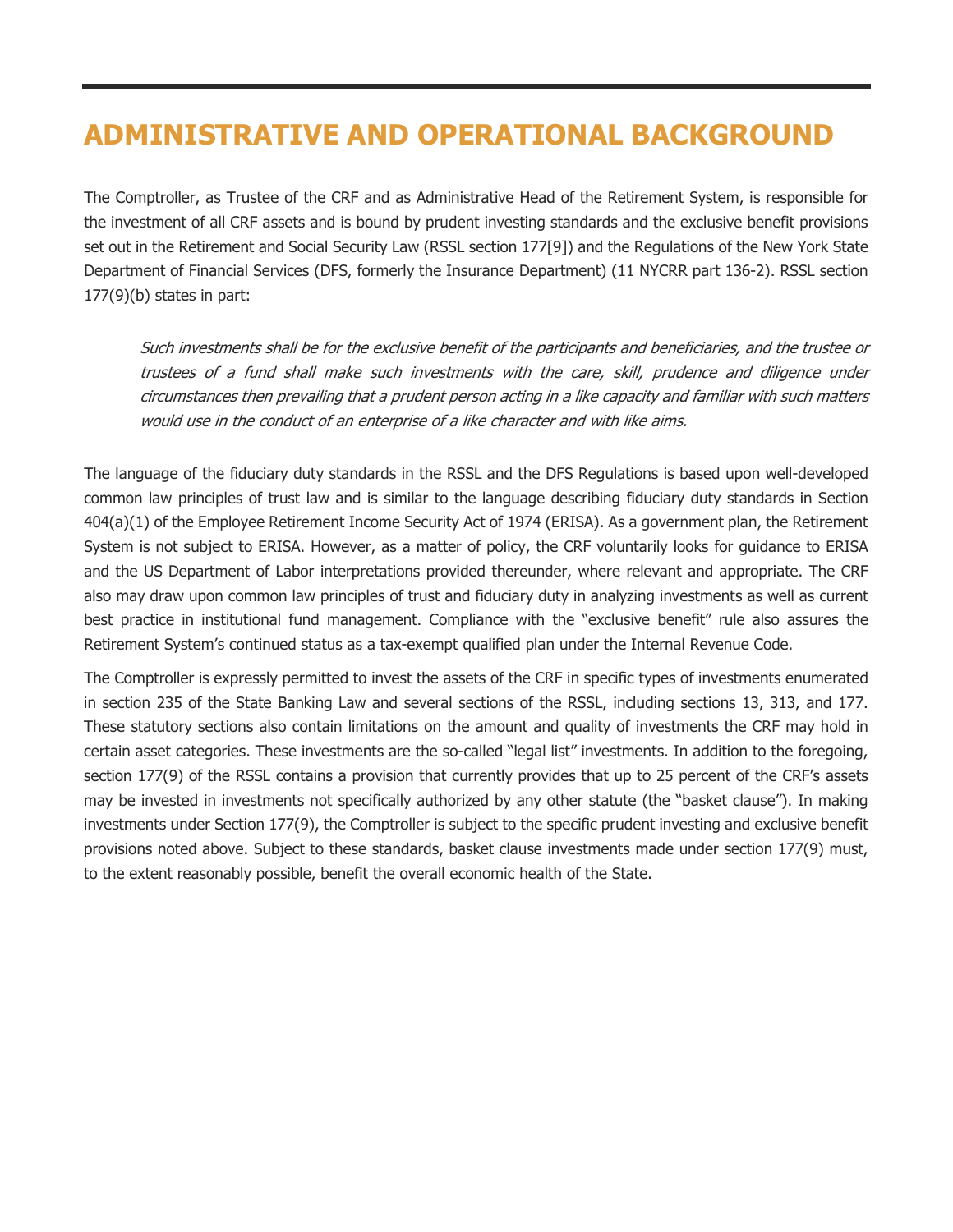# **MISSION OF THE COMMON RETIREMENT FUND**

The mission of the CRF is to provide Retirement System participants with a secure pension through prudent asset management.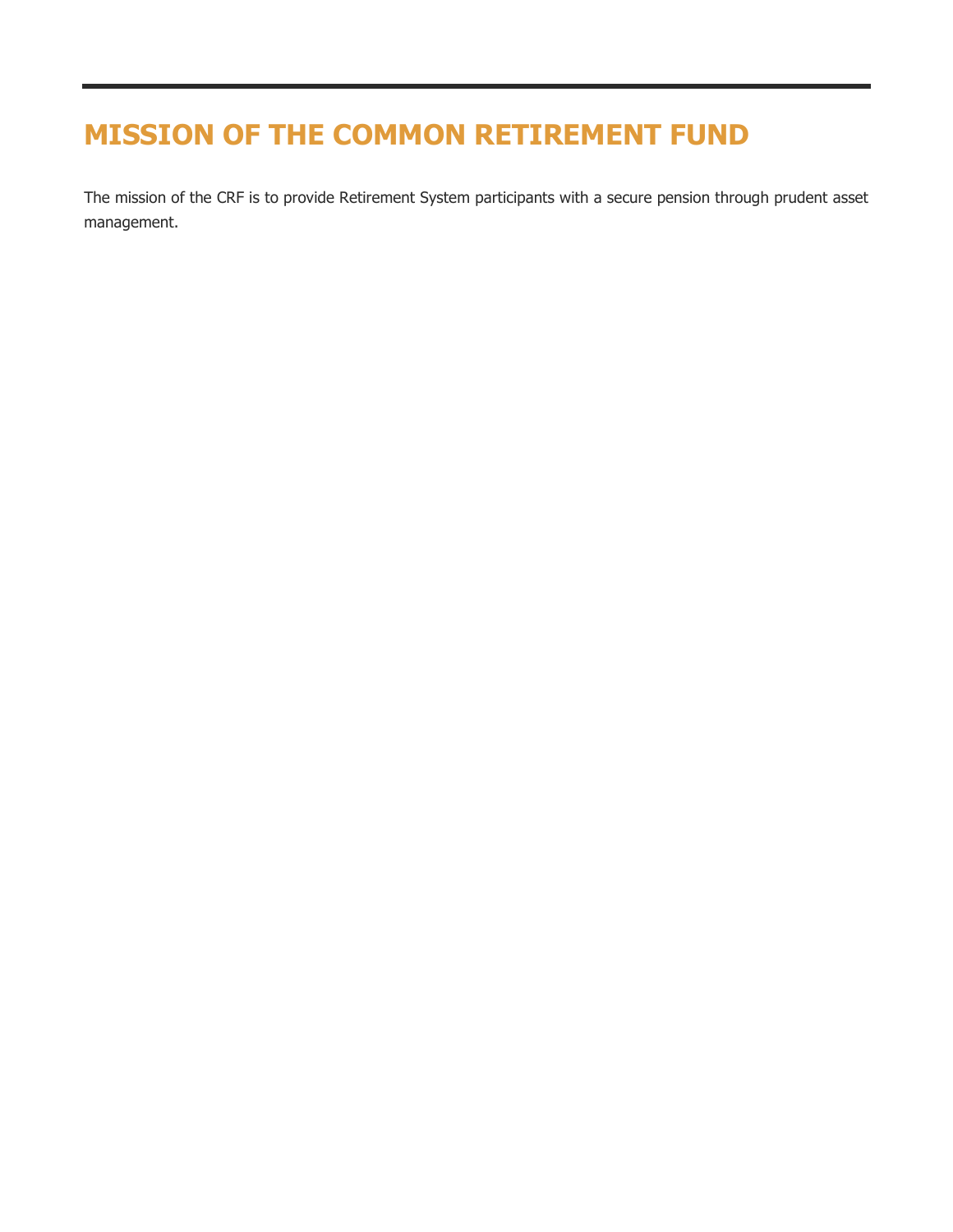# **VISION OF THE COMMON RETIREMENT FUND**

The vision of the CRF is to be a high-performing organization with exceptional people and the highest standards of ethics and investment management.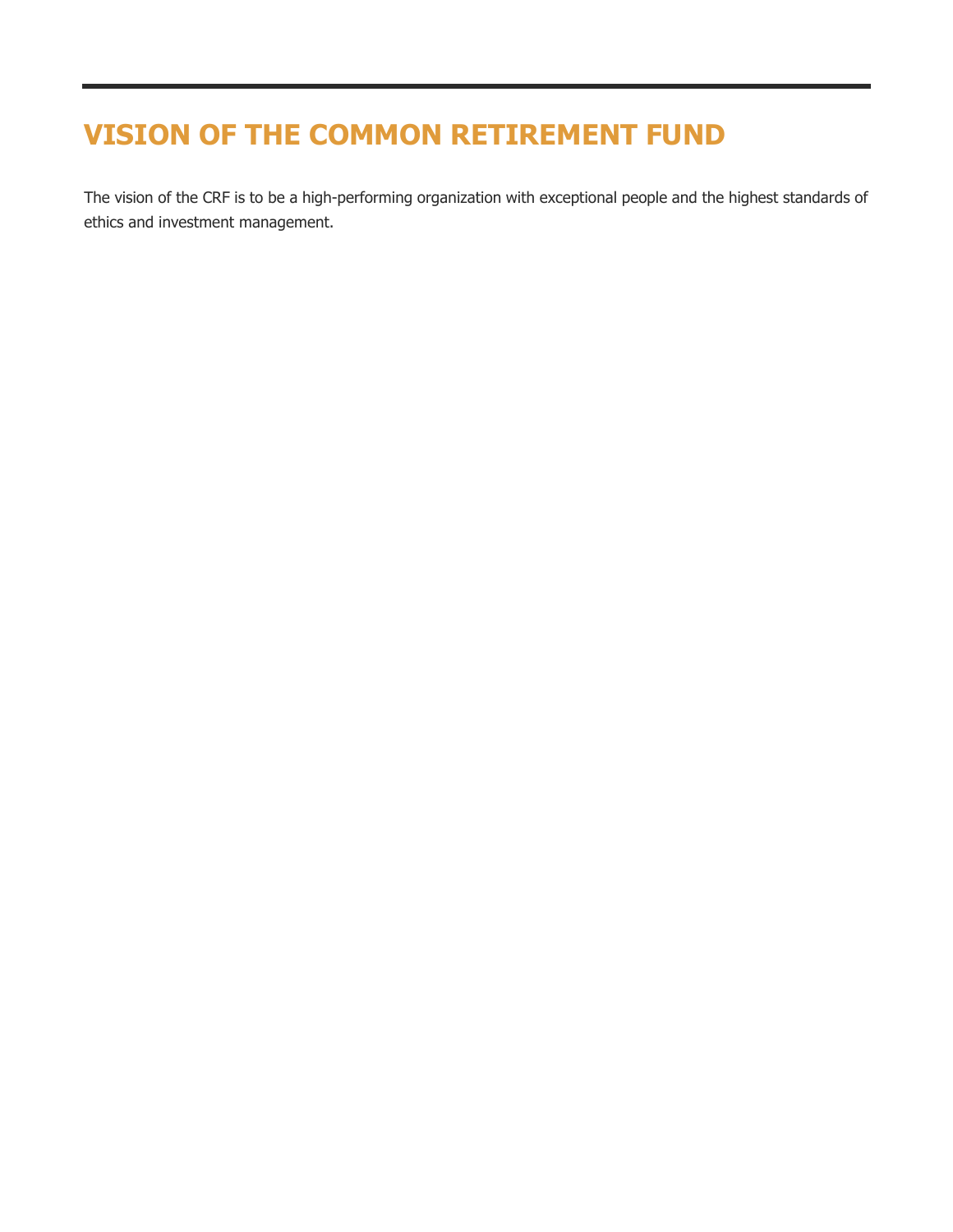# **ROLES OF COMPTROLLER, STAFF, CONSULTANTS, MANAGERS AND ADVISORS**

The Comptroller, as Trustee of the CRF, is responsible for the investment of all CRF assets. The Comptroller adopts investment policies with advice from the Chief Investment Officer, Staff, in-house and outside counsel, consultants and managers, as well from the members of independent external advisory committees appointed by the Comptroller, including the Investment Advisory Committee and the Real Estate Advisory Committee.

The Comptroller appoints a Chief Investment Officer to oversee the operations of the Division of Pension Investment and Cash Management (PICM), manage Staff and supervise investments on a day-to-day basis. PICM functions as a Division within the Office of State Comptroller (OSC).

### **Advisory Committees**

The Comptroller has appointed the following advisory committees:

- The Investment Advisory Committee (IAC), appointed by the Comptroller pursuant to RSSL section 423, advises the Comptroller on general investment issues. IAC reviews the investment policy statement and any amendments and it reviews and provides a recommendation to the Comptroller on the proposed asset allocation plan developed by the CIO after the completion of an asset liability study, which is performed by the CRF at least once every five years. The IAC also periodically reviews the strategic plan of each CRF asset class, and monitors the CRF's risk profile, investment activity and performance on a periodic basis.
- The Real Estate Advisory Committee (REAC) (formerly the Mortgage Advisory Committee), appointed by the Comptroller with the consent of the IAC pursuant to RSSL section 423, reviews proposed mortgage and real estate investments. In the event the REAC disapproves of a proposed mortgage or real estate investment, the investment will not be presented to the Comptroller and cannot be made by the CRF.
- The Actuarial Advisory Committee, appointed by the Comptroller pursuant to 11 NYCRR 136-2, reviews and advises the Comptroller on the actuarial soundness and financial condition of the Retirement System and the CRF, and annually reviews the proposed actuarial assumptions and employer contributions.
- The Advisory Council for the Retirement Systems, appointed by the Comptroller pursuant to regulations of the Comptroller (2 NYCRR Part 320), advises and makes recommendations to the Comptroller on the formulation of policies in relation to the administration and management of the Fund and the Retirement System. At the annual meetings of the Council, the Comptroller and senior staff also exchange information and insights with the Council to help stakeholders understand the status and challenges of the CRF and the Retirement System.
- The Audit Committee, appointed by the Comptroller pursuant to 11 NYCRR 136-2, reviews and reports to the Comptroller on the annual internal and external audit process related to the Retirement System and the CRF and on the Comprehensive Annual Financial Report.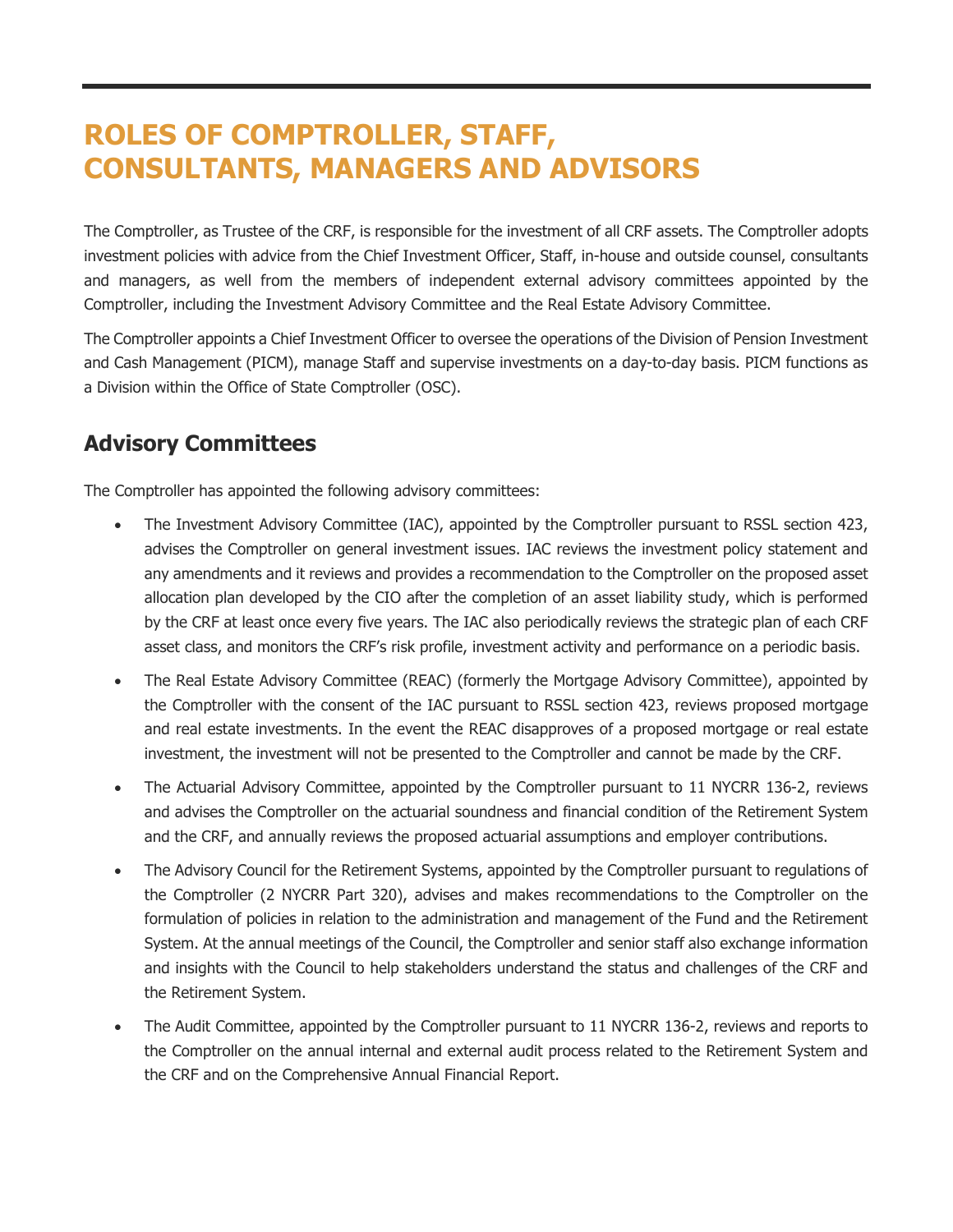### **Staff**

Under the direction of the CIO, Investment Staff exercises fiduciary responsibilities in managing investments and in implementing investment policy. Staff also oversees and monitors Consultants and Investment Managers (as defined below).

### **Consultants**

The Comptroller engages the services of external advisors and/or consultants (Consultants) for various purposes, including asset allocation studies, investment strategy development, Investment Manager selection, investment opportunity identification, evaluation and due diligence, performance reviews and specialized expertise.

Among the roles for Consultants is review of potential investments by the CRF. An independent recommendation of a Consultant is one of the requirements for approval of any investment or investment manager by the Comptroller. The Consultant's investment recommendation memorandum and the Investment Staff recommendation memorandum outline the material terms of the proposed investment, and such material terms must be included in the documents presented at closing.

Each Consultant functions under a written contract that defines its duties and responsibilities. Each Consultant must agree to act as a fiduciary to the CRF. Consultants are required to adhere to all the requirements detailed in their consulting agreements. Consultants providing investment advisory services are governed by the Policy Regarding the Independence of Consultants to the Common Retirement Fund.

CRF Staff recommend Consultants based on the Consultant's experience, specific knowledge of a potential investment, specific knowledge of an investment sector, amount of current activity, and other relevant factors.

In selecting and engaging Consultants, the CRF follows the procedures set forth in policies relating to the selection of Consultants.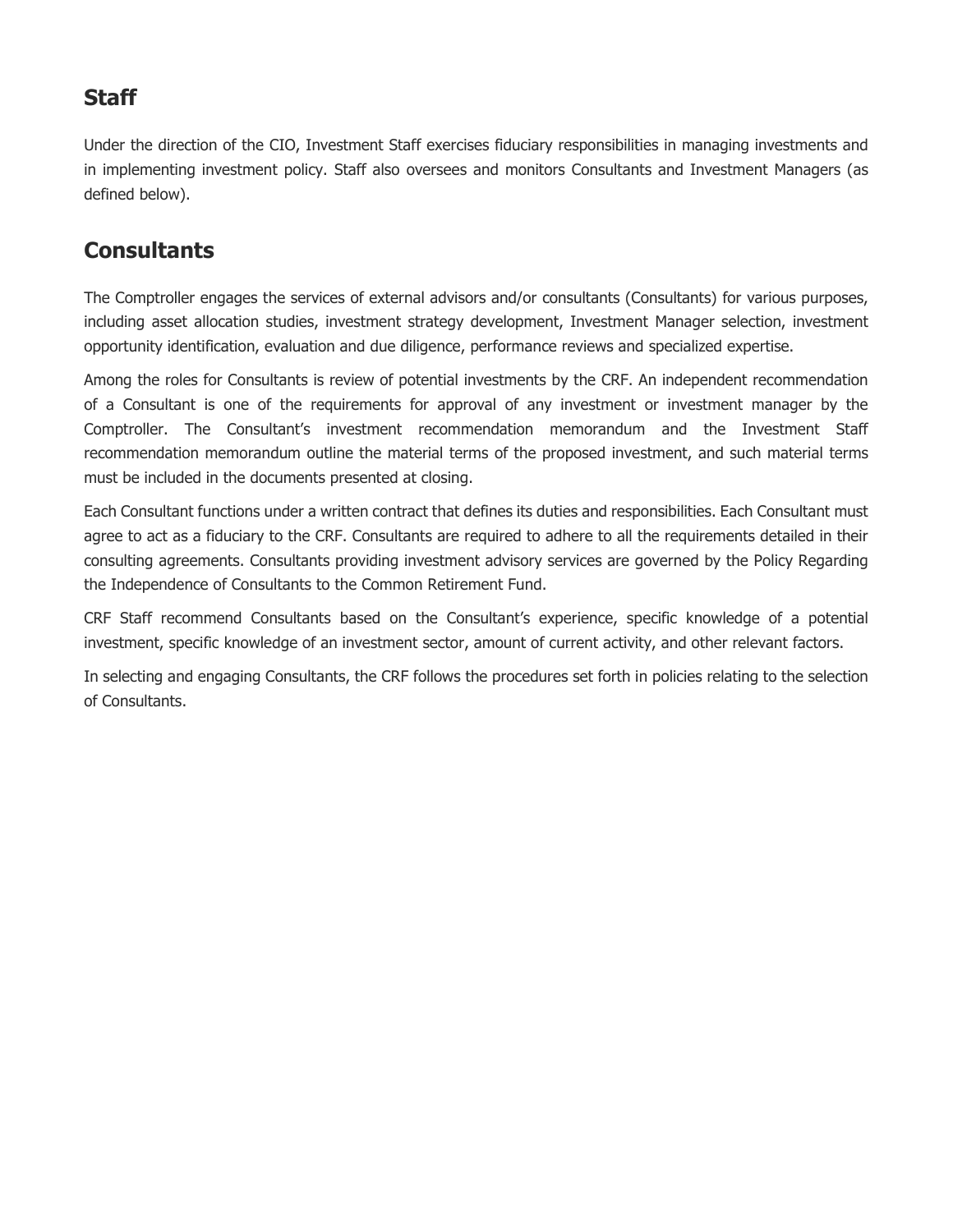#### **Investment Managers**

The CRF may retain external investment managers to invest assets in accordance with the investment objectives and policies set forth in these General Investment Policies (Investment Managers). Depending upon the circumstances, the CRF enters into "opportunistic investments," including one-off investments that are brought to the CRF Staff by an investment manager and can only be sourced through that investment manager, or it may follow a competitive process. Opportunistic investments are governed by the due diligence, documentation and approval criteria set out in the investment policies for the relevant asset class. The selection of Investment Managers through a competitive process is governed by the procedures set forth in policies relating to Retirement System Revolving Fund Procurements and the Selection of Asset Managers. In a competitive search, a Consultant generally will be used to help select external Investment Managers unless a Request for Proposals (RFP) or similar process is followed.

External Investment Managers are selected based upon investment performance, style and strategy, organizational strength and depth, and fit within the overall portfolio of CRF. Fees and other costs are also considered.

The duties, responsibilities and level of investment discretion of each Investment Manager will be defined under a written contract with the Investment Manager. Each Investment Manager must agree to act as a fiduciary to the CRF as set forth in the Department of Financial Services Regulations. In cases where Investment Managers are used, CRF Staff, with the assistance of its Consultant(s), is responsible for the oversight, goal setting and performance review of, and adherence to policies and procedures by, the Investment Managers.

#### **Custodian**

The major portion of the CRF's assets is held in a master custody relationship with a bank located in New York. The custodian is responsible for the safekeeping of assets, the settlement of investment transactions, the collection of income and associated record keeping and reporting. The CRF may also retain third parties to assist in related administrative matters.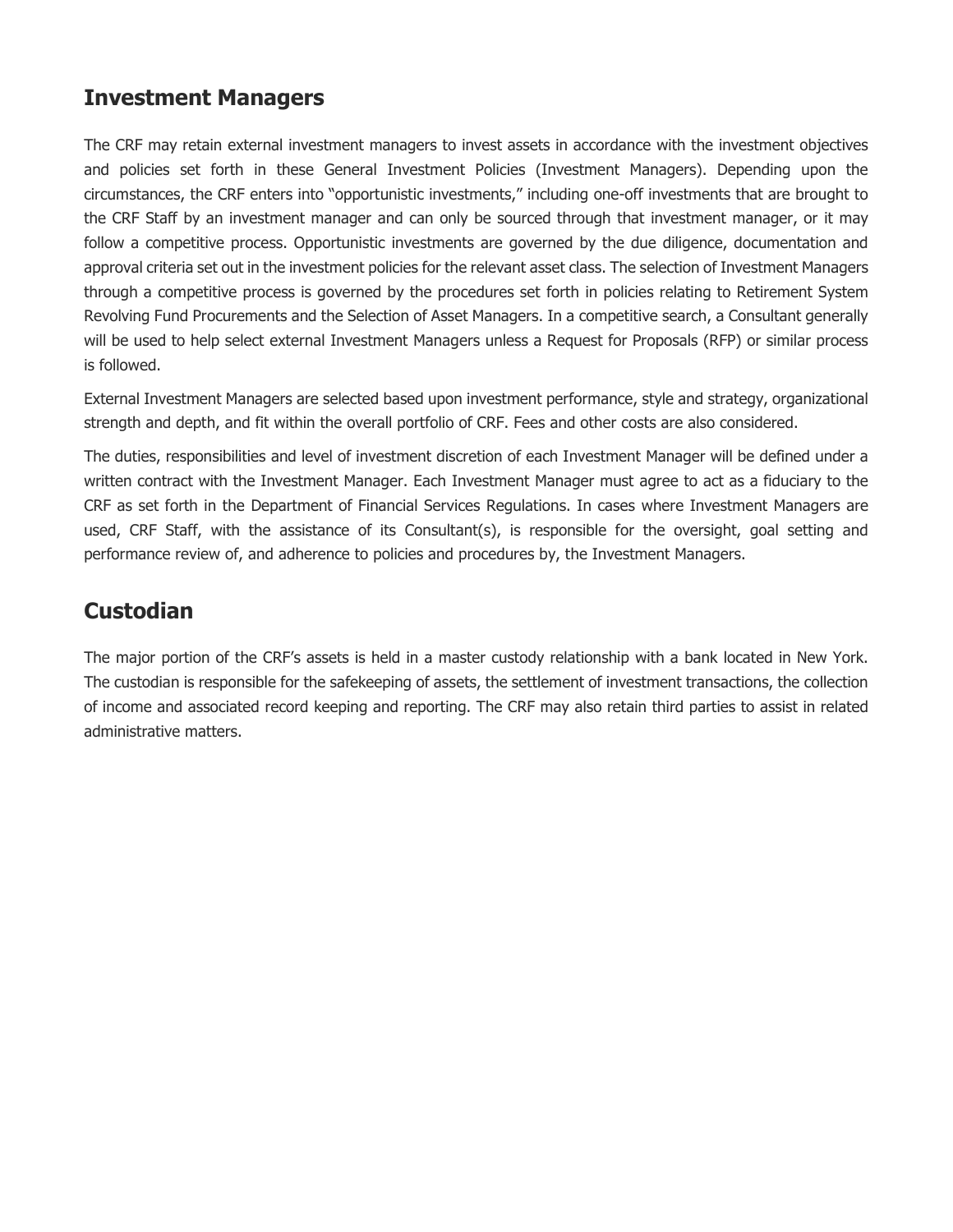# **AUDITS AND OTHER REVIEWS**

The Retirement System and the CRF are audited yearly by an independent CPA firm and are subject to examination at least once every five years by the New York State Department of Financial Services. Pursuant to DFS regulations (11 NYCRR section 136-2.4(g)(6)), the CRF is subject to a fiduciary and conflict of interest review every three years by a qualified unaffiliated person. In addition, the CRF is subject to periodic reviews and audits conducted by the OSC Office of Internal Audit.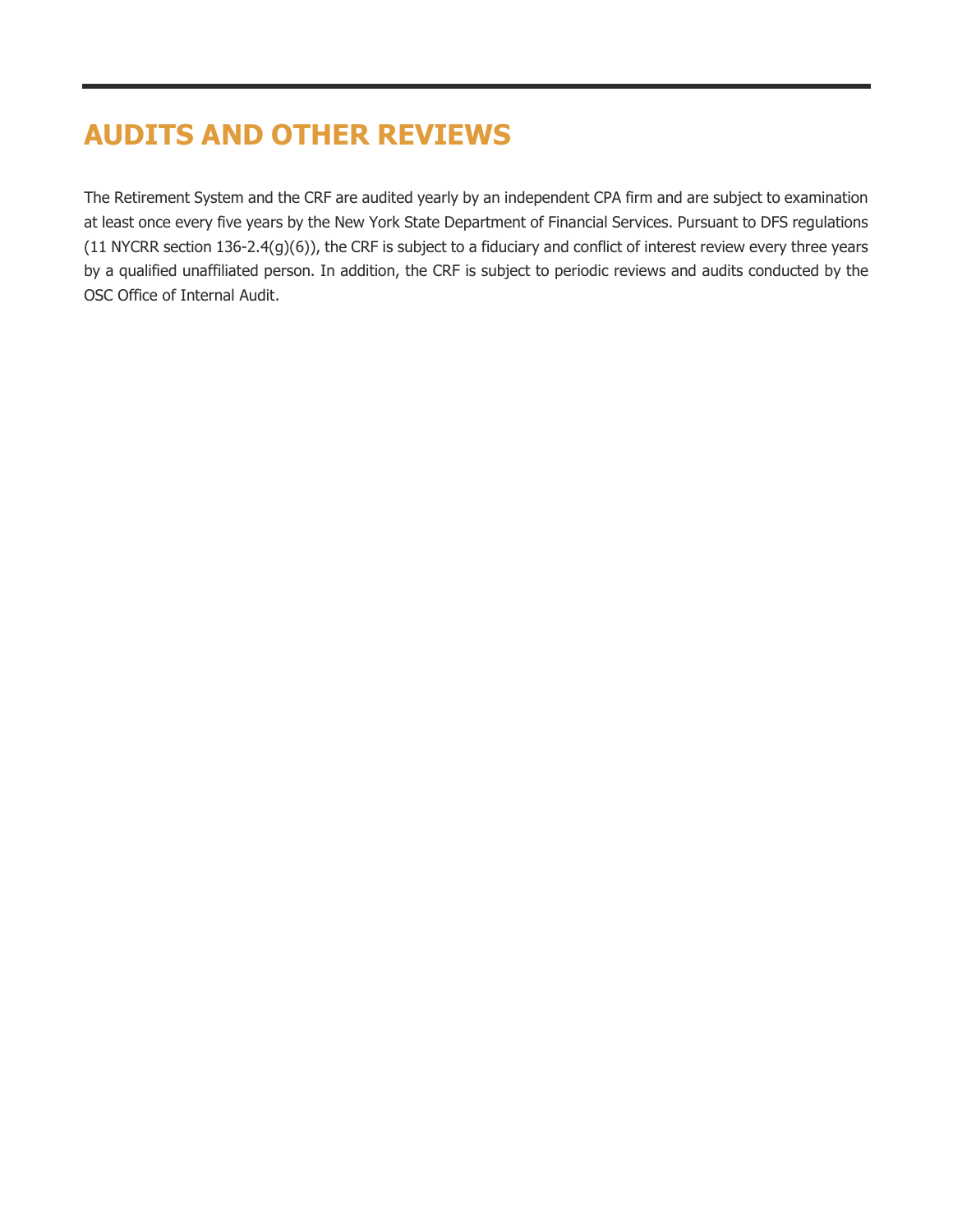# **ETHICAL STANDARDS**

#### **Ethics Principles and Code of Ethics for Staff**

The CRF is committed to the highest professional and ethical standards of conduct. This commitment is set forth in the Comptroller's Executive Order on Certain Ethics Principles, which governs all OSC officers and employees, including those working in PICM and in other OSC Divisions serving the CRF such as the Division of Legal Services and the Division of Retirement Services. In addition, CRF staff is covered by the Code of Ethics for State officers and employees set forth in the Public Officers Law. Mandatory ethics training is provided to all OSC employees, including PICM staff. Moreover, PICM staff receives additional ethics training customized specifically for PICM.

#### **Code of Ethics for External Advisory Committees**

The Comptroller has adopted a Code of Ethics setting forth standards of conduct applicable to members of the Advisory Council and Advisory Committees to the CRF appointed by the Comptroller. Committee members must acknowledge receipt of the Code and agree to be bound by its provisions. Committee members receive training on the Code, as well as on related ethics and fiduciary principles periodically. In addition, members of the two investment advisory committees, REAC and IAC, are covered by a Financial Disclosure Policy, and are required to file annually a statement of financial disclosure.

### **Code of Conduct for System and CRF**

The Comptroller has issued an Executive Order adopting a Code of Conduct for the Retirement System and the CRF. The Code of Conduct establishes standards that apply to the conduct of the business of the Retirement System and the CRF. It applies to the Comptroller (as Administrative Head of the Retirement System and as Trustee of the CRF), the officers and employees of the OSC with responsibility for matters relating to the Retirement System or the CRF, the investment managers and consultants or advisors engaged by the CRF, and the members of the Advisory Council and Committees established by law, regulation or the Comptroller.

In addition to setting forth certain prohibited transactions, the Code of Conduct requires the Retirement System and the CRF to be managed in accordance with the highest ethical, professional and conflict of interest standards and to maintain a high level of operational transparency. It further requires the Retirement System and the CRF operate under a strong governance framework with a rigorous system of internal controls, and be managed in the most efficient and effective manner possible. All actions on behalf of the Retirement System and the CRF must be for the sole benefit of the Retirement System's members, retirees and beneficiaries.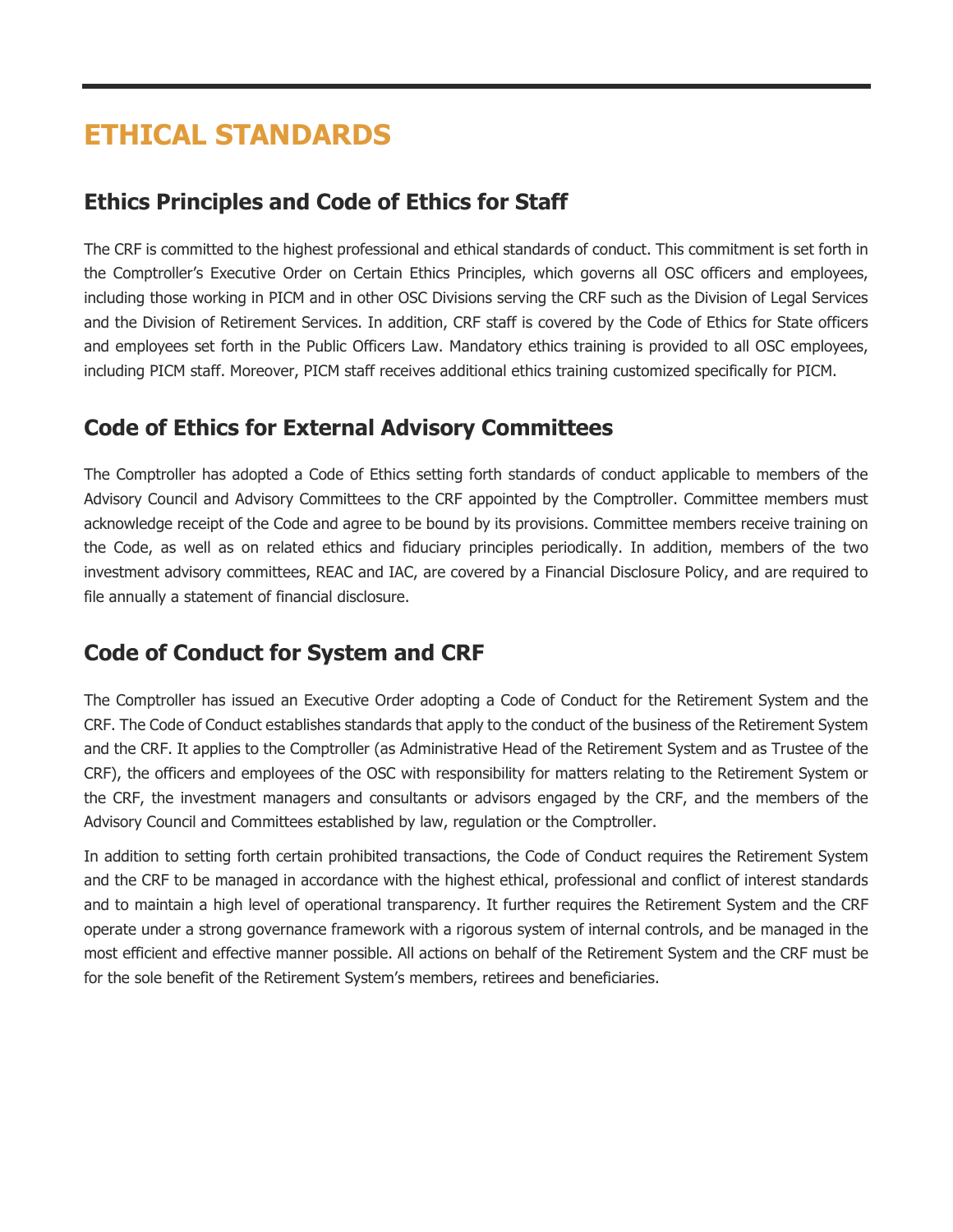#### **Ban on Use of Placement Agents**

To further preserve the independence and integrity of the CRF, the Comptroller has adopted Placement Agent Policies and Procedures designed to prevent conflicts of interest or the appearance of conflicts of interest in CRF's investment decision-making process. The Comptroller's Placement Agent Policy was codified in Section 424-a of the New York State Retirement and Social Security Law (RSSL). The Policy and Section 424-a prohibit the CRF directly or indirectly from engaging, hiring, investing with, or committing to, an outside Investment Manager that is using the services of a placement agent, registered lobbyist or other third-party intermediary to assist in obtaining investments by the CRF, or otherwise doing business with the CRF, whether compensated on a flat fee, a contingent fee, or any other basis. All Investment Managers must comply with the procedures set forth in the Policy.

#### **Ban on Political Contributions**

Securities and Exchange Commission (SEC) Rule 206 (4)-5 under the Investment Advisers Act of 1940 precludes an investment adviser from providing advisory services to the CRF for compensation, subject to stringent penalties if, among other things, it or certain of its employees has made an impermissible political contribution to the State Comptroller or to a candidate for State Comptroller within the previous two years. Prior to the enactment of Rule 206(4)-5, the Comptroller had effected a similar prohibition for the CRF pursuant to an "Executive Order and Interim Policy on Political Contributions". While the Executive Order and Interim Policy, by its terms, expired and was superseded by Rule 206(4)-5, the Comptroller still requires managers to certify their compliance with the Rule in connection with each investment.

#### **Conflicts Disclosure by Managers, Consultants and Advisors**

Pursuant to DFS regulations (11 NYCRR Section 136-2.4(c)(1)(i)), investment managers and consultants or advisors must promptly disclose to the Fund in writing any conflict of interest the investment manager or consultant or advisor may have which could reasonably be expected to impair the ability of an investment manager, consultant or advisor to render unbiased and objective advice. DFS regulations (11 NYCRR Section 136-2.4(c)(1)(ii)) further require investment managers and consultants to sign an acknowledgement annually with the CRF that confirms they are in compliance with this standard. This certification is part of the CRF Annual Compliance Questionnaire, which is required of managers, consultants and advisors.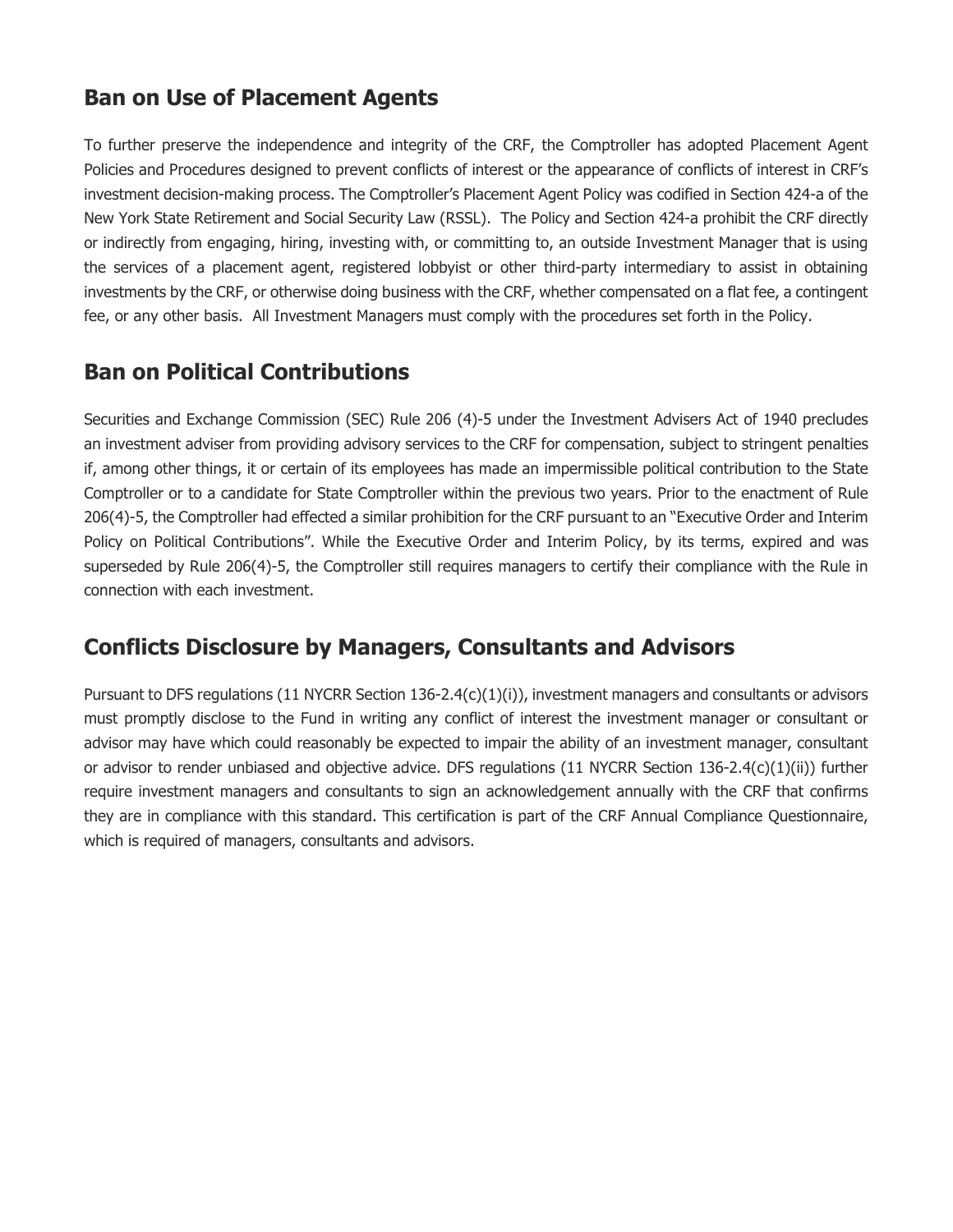#### **Policy on Independence of Consultants Providing Investment Advice to CRF**

It is the policy of the CRF that consultants providing investment advisory services to the CRF on a portfolio wide or asset class basis cannot seek to manage assets for the CRF, either directly or through affiliates, during the term of the consultant services contract, unless specifically requested by the CIO and subject to written procedures established by the CRF to manage potential conflicts in such situations. This policy is set out in the Policy Regarding the Independence of Consultants to the Common Retirement Fund.

### **Prevention of Insider Trading and Misuse of Confidential Information**

CRF staff and the members of the investment-related advisory committees are covered by policies and procedures intended to prevent insider trading and the misuse of material non-public information and confidential information. Confidentiality extends beyond the concepts of material, nonpublic information and insider trading. The CRF requires that all nonpublic information obtained by covered employees while performing their duties or in the capacity of a client be treated confidentially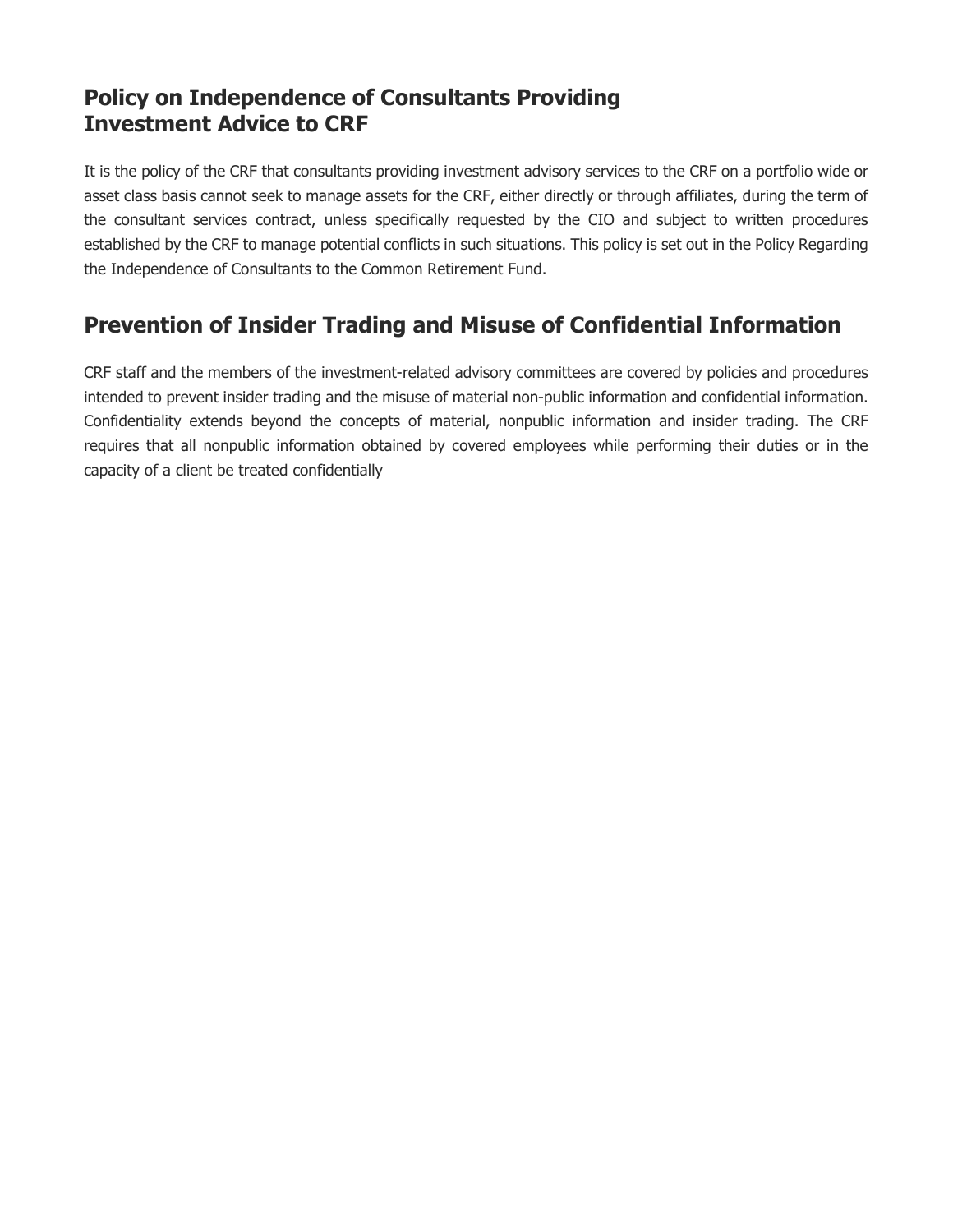# **GENERAL INVESTMENT OBJECTIVES**

The CRF's general investment objectives are as follows:

- 1. Provide the means, together with employee and employer contributions, to pay benefits, when due, to the Retirement System's members, retirees and beneficiaries.
- 2. Seek to optimize long-term risk-adjusted returns, consistent with liquidity and diversification parameters that are prudent under existing circumstances.
- 3. Invest according to an asset allocation that provides for the diversification of assets.
- 4. Invest assets efficiently, bearing in mind the impact of management and transaction costs on the return of the assets.
- 5. Exercise all investor responsibilities on behalf of CRF, including the voting of proxies, in the best long term interests of the CRF and in accordance with the applicable statutes and voting guidelines of the CRF.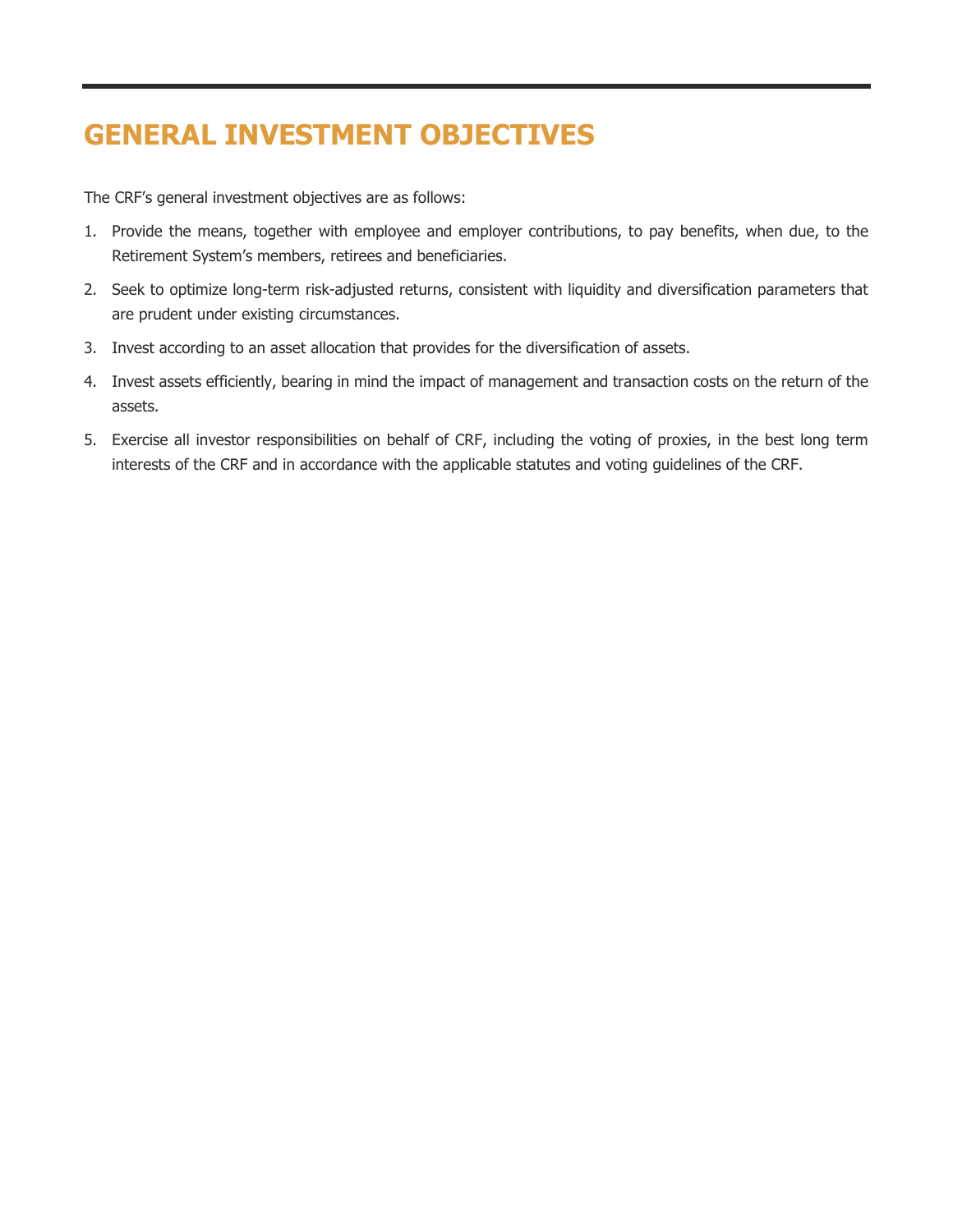# **ASSET ALLOCATION AND REBALANCING**

#### **Asset-Liability Analysis**

The Retirement System is required to review and establish an actuarial investment rate of return assumption at least once every five years. The CRF is required to review and establish an asset allocation at least once every five years. To inform these decisions, the CRF engages in an asset-liability study at least once every five years. The study includes a review of asset classes, return-risk assumptions, and correlation of returns with applicable benchmarks and across asset classes. The study also includes a review of the liabilities of the Retirement System, the funded status of the Retirement System and projected "payout" ratios (i.e., expected benefit payments divided by projected market value of assets) over a 20 year period.

#### **Asset Allocation**

Based upon the results of the study, the CIO, Staff and Consultant(s) provide input and recommendations to the Comptroller in determining the asset allocation. The asset allocation is constrained by the statutory provisions establishing the so-called "legal list" for CRF investments (RSSL, sections 13, 313 and 177; Banking Law, section 235), which limit the quality and quantity of specific types of investments, and the so-called "basket clause" (RSSL, section 177[9]), which allows up to 25 percent of the CRF assets to be invested in investments not specifically authorized by other provision of law. The IAC reviews and provides a formal recommendation to the Comptroller regarding the proposed asset allocation policy. The Comptroller approves the final asset allocation.

The asset allocation policy provides for diversification of assets to maximize long-term investment return consistent with prudent credit, market and economic risk, in accordance with statutory guidelines, so as to achieve the CRF's goal of attaining and maintaining the funding needed to meet the Retirement System's current and future benefit obligations. The CRF may associate a benchmark or benchmarks for the different asset classes or sub-classes that describe, in general terms, the opportunity set and risk and return characteristics associated with the asset class or sub-class.

The asset allocation policy is intended to serve as a general guideline and to be broad enough to provide the flexibility needed to react to changes in the various investment, economic and funding factors. The Comptroller, CIO, Staff and the IAC, with the assistance of the Consultant(s), monitor the asset composition of the CRF in relation to the established asset allocation policy. Specific information about Asset Allocation and portfolio composition are contained in the Comprehensive Annual Financial Report, which is available on the Retirement System website.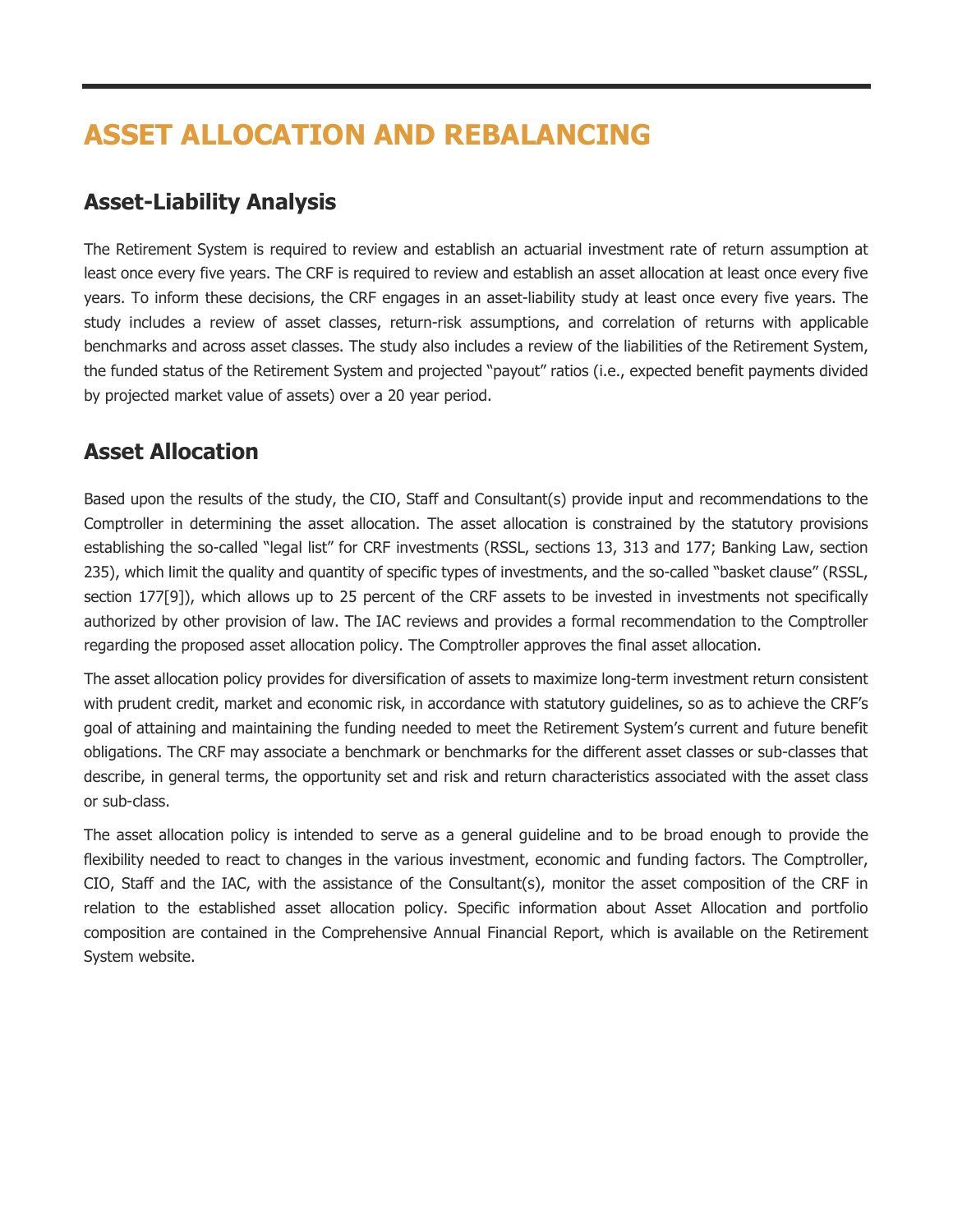### **Actuarial Investment Rate of Return Assumption**

The Actuary for the Retirement System participates in the asset-liability study and the results of the study and the asset allocation are shared with the Actuary. Although the investment assumptions are based upon a shorter time frame than the pension funding horizon, information regarding the capital market assumptions and portfolio expectations of the CRF's professionals and consultants are fundamental in the Actuary's formulation of the actuarial investment rate of return assumption that is recommended to and approved by the Comptroller. The Comptroller approved an assumed rate of return of 6.8 per cent in August of 2019.

### **Rebalancing**

Staff monitors the overall asset allocation on an ongoing basis. Activities in the capital markets and the CRF's cash flow requirements may result in the CRF deviating from its maximum allocation percentages at certain times. Staff may recommend a rebalancing at any time and the CIO may initiate a discretionary rebalancing at any time. At least annually, the IAC will review the CRF's current asset allocation. If rebalancing is initiated, a plan is developed whereby specific dollar amounts will be considered for movement based on the degree of the over/underweight in the various asset classes, liquidity characteristics and current market conditions.

The CRF's rebalancing procedures take into account and reflect the following considerations:

- Trading costs directly impact the overall performance. The CRF therefore controls the frequency of rebalancing and employs methods that keep trading costs to a minimum.
- Rebalancing on a periodic basis, with volatility-based trigger points, is the best choice for limiting tracking error caused by the variance between the CRF's actual and target asset allocation while minimizing tradingrelated transaction costs and disruption to the management of the CRF.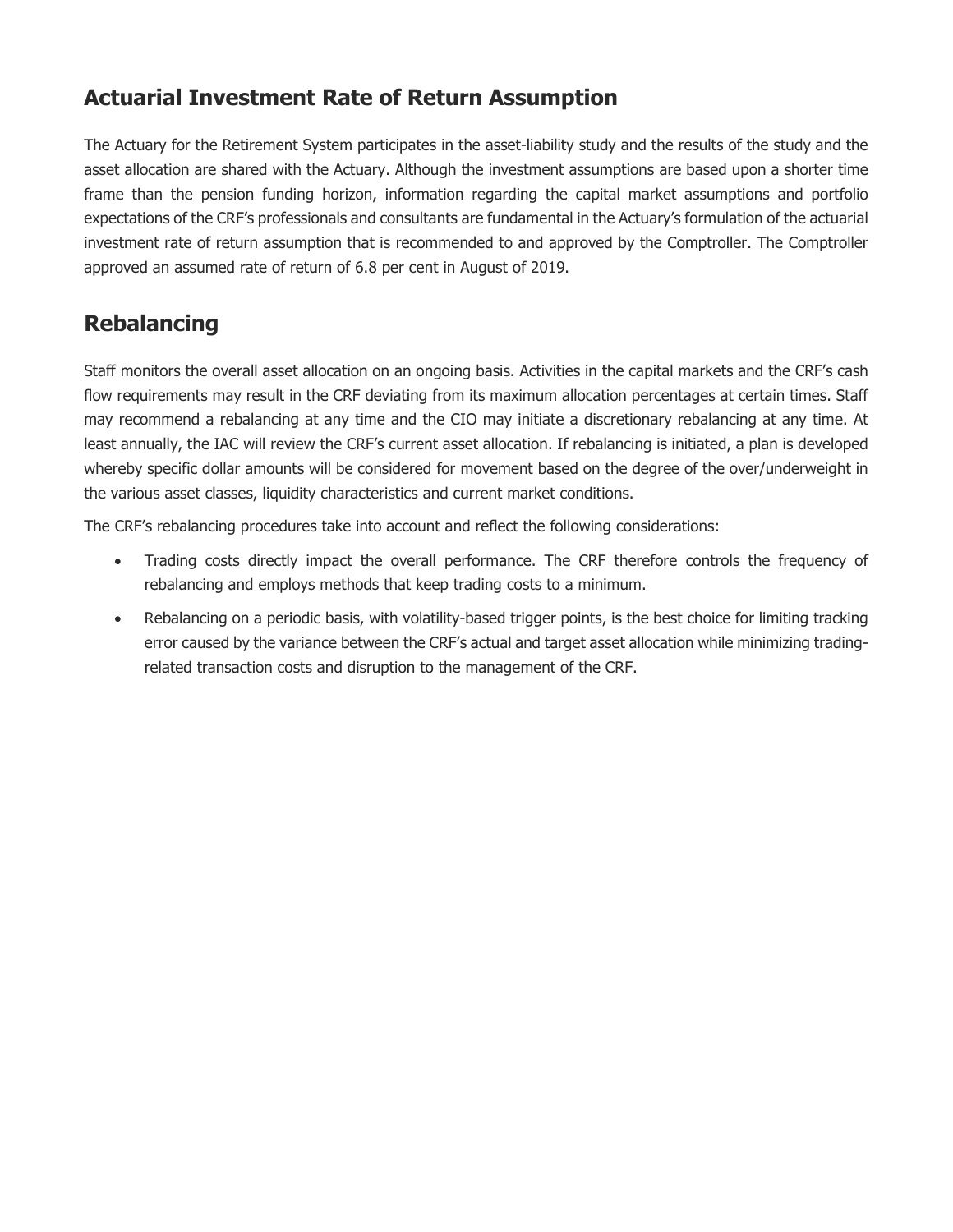## **USE OF DERIVATIVES**

CRF's Derivatives Investment Policy Statement (Policy), governs the use of derivatives (1) by separate account managers on behalf of the CRF and (2) by the investment staff of the CRF in connection with rebalancing activities. Subject to the criteria and limitations set forth in the Policy, such investment managers may use derivatives where such use is (a) expressly authorized in the investment manager's agreement with the CRF and (b) the CIO has specifically approved the use of derivatives by the manager. Investment staff of the CRF may use approved derivatives in connection with rebalancing activities as authorized by the CIO.

Derivatives may not be used for speculation.

Unless the applicable investment guidelines permit, the investment manager may not use borrowing leverage, may not use derivatives to increase exposure to assets or other financial variables beyond that which is allowed by the applicable investment guidelines and may not use commodity derivatives that are not cash settled.

For internally managed assets, the CRF may only use exchange traded equity index futures and interest rate futures to meet its rebalancing objectives for the portfolio.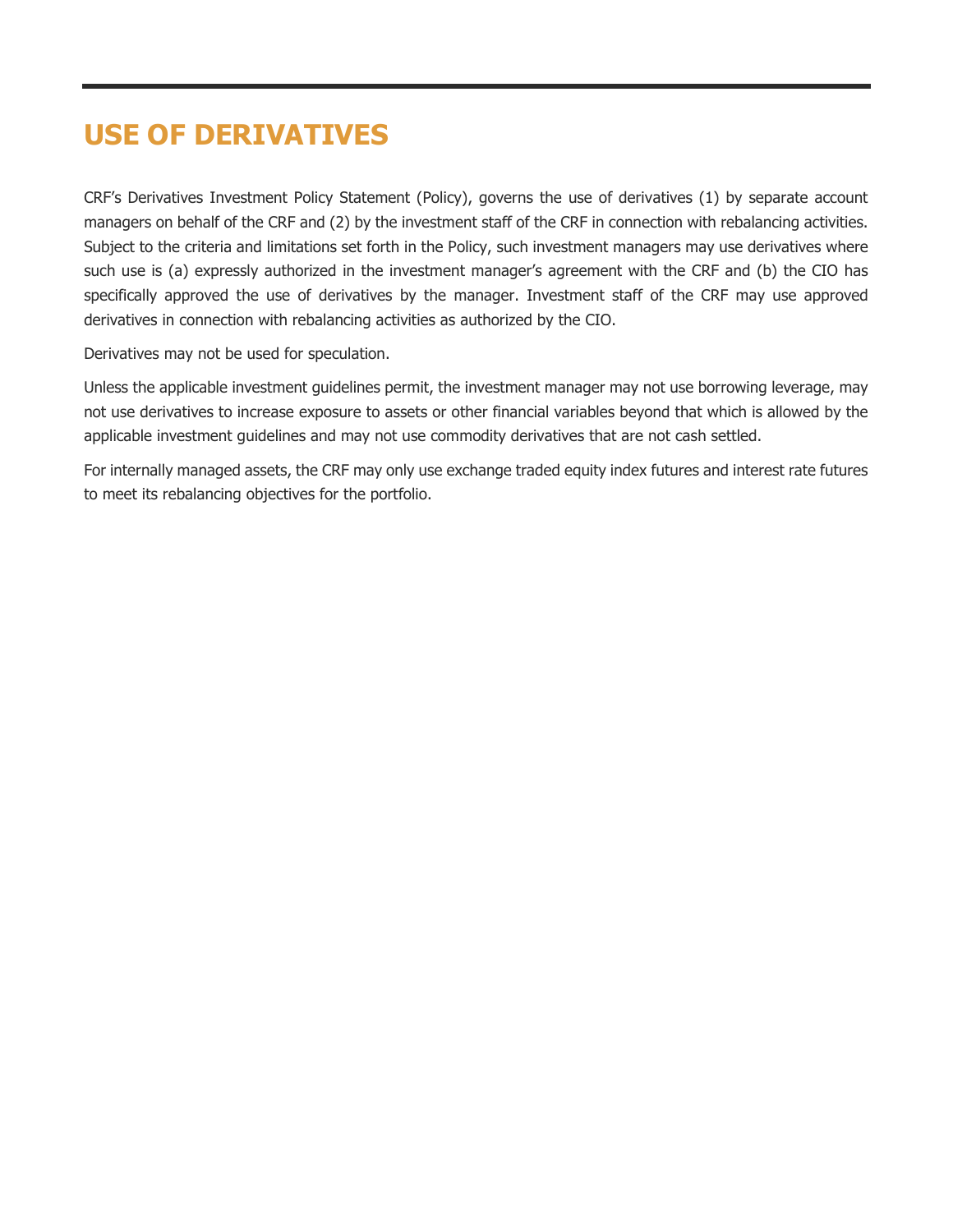# **PERFORMANCE MEASUREMENT**

The performance of the CRF investment program is evaluated by the Comptroller, CIO, Staff and the IAC, with the assistance of the Consultant(s), on a regular basis.

Investment performance for the CRF, each asset class and component portfolios is compared with their respective benchmark indices over appropriate market cycles. In all respects and measures, the CRF expects to earn a return that compensates it for the risk taken.

Staff review fund, portfolio and benchmark returns at least monthly. At least quarterly, an investment performance analysis of the CRF's portfolio is presented to the IAC and the Comptroller. Performance reviews are conducted against benchmarks, as appropriate. It is understood that there are likely to be intermittent periods when portfolio performance deviates from market indices due to investment styles and strategies falling in and out of favor.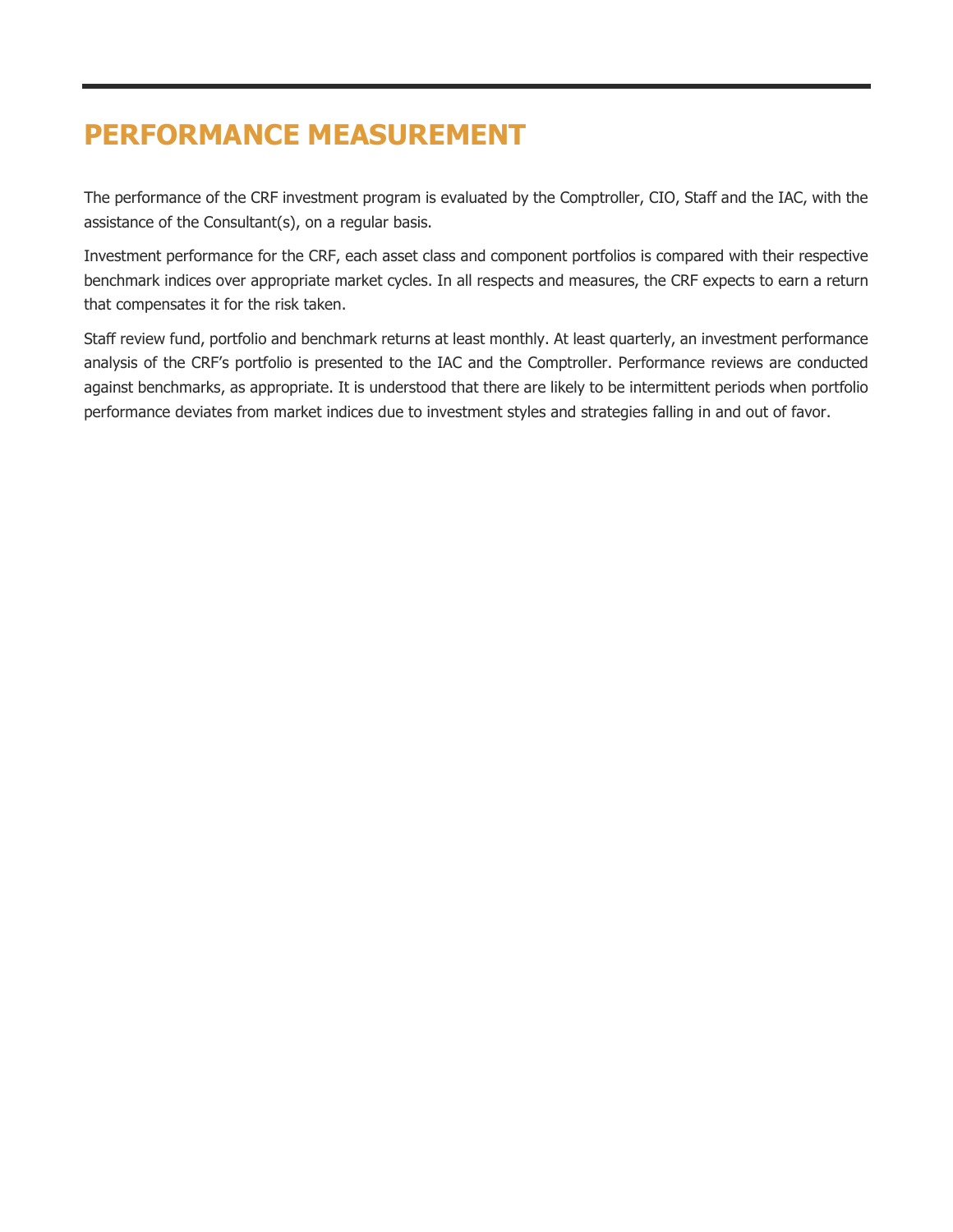# **RISK MANAGEMENT**

The CRF's enterprise-wide risk mandate is designed to capture a broad array of risks critical to its mission, including:

- 1. Investment Risk, defined as the risk that investments do not achieve the expected return necessary for the CRF to deliver its mission;
- 2. Strategic Risk, defined as the risk that the strategic objectives are incorrectly defined to achieve the CRF's overall mission, or that the investment and business strategies are insufficient to achieve its objectives;
- 3. Reputation Risk, defined as the risk that CRFs business practices, relationships, or its investment partners adversely affect the CRF's reputation, or cause stakeholders to lose confidence, impeding the CRF's ability to deliver its mission
- 4. Operational Risk, defined as the risk that inadequate or failed processes, people, systems, or external events produce losses that prevent the CRF from delivering its mission;
- 5. Governance Risk, defined as the risk that the governance structure impedes management's ability to deliver on the CRF's mission; and
- 6. Legal and Regulatory Risk, defined as the risk that non-compliance with regulatory obligations, policies and directives, or with professional and ethical standards and practices, results in loss that prevents the CRF from achieving its mission.

The responsibilities for effective enterprise risk management within the CRF are shared among the following groups: the Pension Risk Management program (PRM); the CIO; the Executive Deputy Comptroller for Retirement Services (EDCRS); Investments; Operations; Compliance and Legal.

The PRM is headed by the Chief Investment Risk Officer who reports to the EDCRS, with administrative reporting to the CIO. PRM with the support of the Risk Committee guided by the Risk Committee Charter and Risk Appetite Statement advises on investment risk and investment-related risk. Among other things, PRM is responsible for devising and implementing CRF risk frameworks, measuring and monitoring investment risks, providing investment risk control, and monitoring compliance with CRF risk appetite, as defined in the CRF Risk Appetite Statement. PRM facilitates risk dialogue, promotes risk awareness, and collaborates with other groups in mitigating investment and investment-related risks.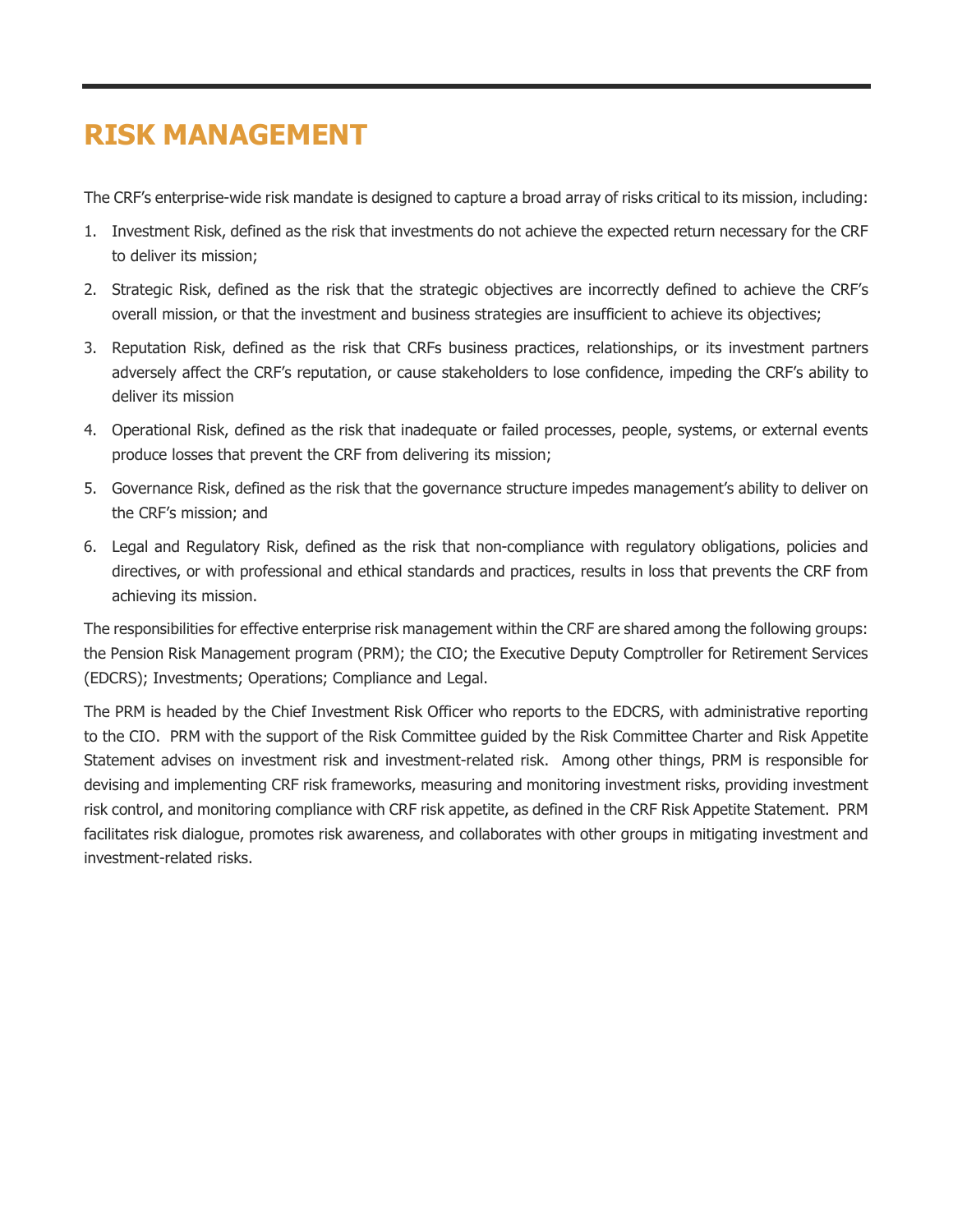# **PORTFOLIO IMPLEMENTATION AND DESIGN**

Consistent with the asset allocation approved by the Comptroller, the CIO formulates the overall investment strategy with the assistance of Investment Staff, the Risk Management team and relevant Consultants, and reviews it with the Comptroller. Investment Staff implements the approved investment strategy in evaluating and recommending investments to the CIO.

Each asset class head works with the asset class team to develop a strategic plan for the asset class with investment and implementation strategies that are consistent with the goals and objectives of the asset class. A Consultant may assist in the development of the plan. The strategic plan of each of the asset classes is reviewed by the IAC and, in the case of real estate, reviewed by the REAC, and presented to the Comptroller. Staff and a Consultant review the strategic plans on an as needed basis, but at least every time the asset allocation is revised. Material changes to the strategic plans are presented to the IAC and, in the case of real estate, the REAC, for their review.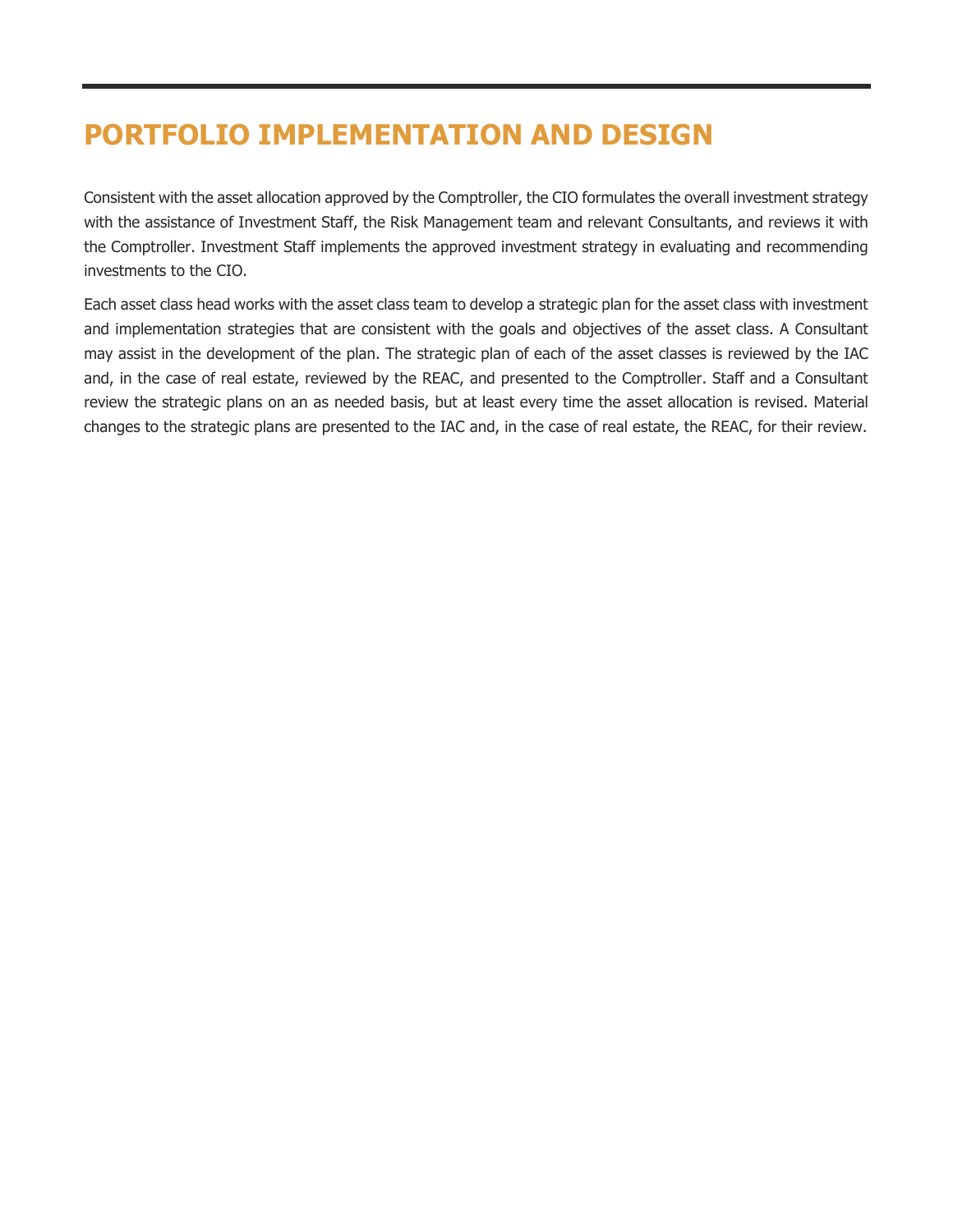# **INVESTMENT STRUCTURE**

#### 1. Portfolio Design

The CRF's investment portfolio consists of the following functional areas:

- a. Public Equity
	- i. Internally Managed Public Equity Investments
	- ii. Externally Managed Public Equity Investments
- b. Fixed Income
	- i. Internally Managed Core Fixed Income Investments
	- ii. Externally Managed Fixed Income Investments
- c. Private Equity Investments
- d. Real Estate Investments
- e. Absolute Return Strategies Investments
- f. Real Asset Investments
- g. Opportunistic Investments
- h. Credit Investments

The asset classes listed (c)-(h) may also be referred to collectively as "Alternative Investments".

#### 2. Asset Class Description

a. Public Equity

The role of the Public Equity asset class is to provide the largest source of nominal returns in the CRF's portfolio over the long-term through diversified public equity market exposure. Public Equity assets are managed internally and externally.

i. Internally Managed Public Equity

The role of Internally Managed Public Equity is to provide low cost, efficient exposure to the returns of the US Equity markets through the use of internally managed Index Funds. The long-term performance goal for these Funds is to closely approximate the returns of the Indices.

Staff maintains a significant allocation to passive investing, with the objective of replicating the beta of the US equity market. Approximately eighty percent of the US equity portfolio will be passively managed.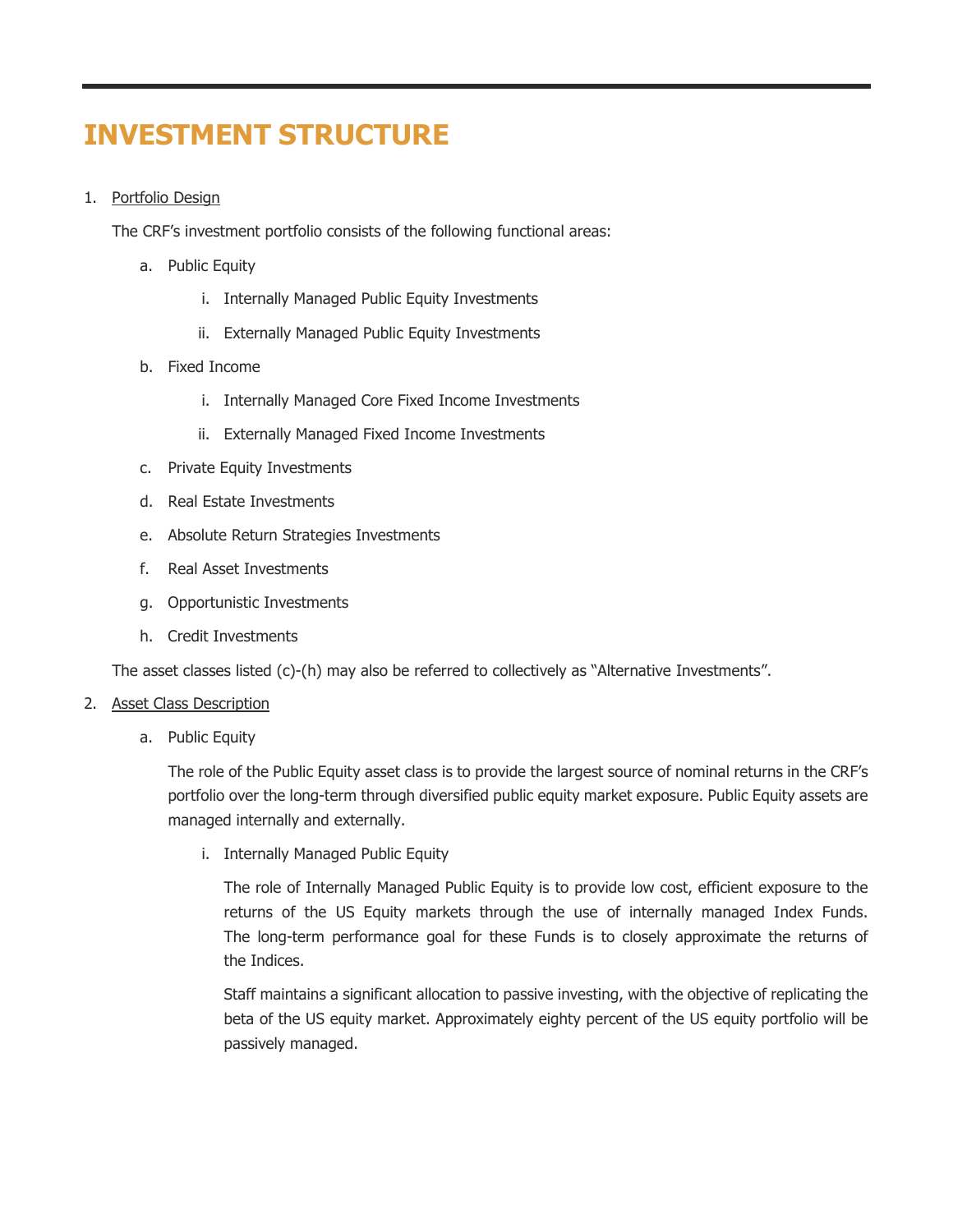ii. Externally Managed Public Equity

The role of Externally Managed Public Equity is to generate returns higher than those of the index benchmark by selectively allocating assets to external managers who will help the CRF obtain exposure to segments of the public markets that are considered relatively inefficient or too costly to replicate through internal management. The CRF may use external managers to obtain exposure to international equity markets and select segments of the Domestic Equity markets.

b. Fixed Income

The role of the Fixed Income asset class is to provide a diversified, stable income stream while preserving capital. Fixed Income assets are managed internally and externally.

i. Internally Managed Core Fixed Income Investments

The CRF invests assets in both Long and Short-Term Fixed Income securities. The role of Long-Term Fixed Income is to generate maximum income without adding significant risk, and to offset volatility in the equity markets. The role of Short-Term Fixed Income is to accommodate the disbursement and funding needs of the various investment divisions. The investment goals for the Short-Term portfolio are to obtain the maximum yield consistent with safety of principal and to develop a portfolio emphasizing quality, flexibility, diversity and marketability. The Internally Managed Core Fixed Income Portfolio consists primarily of investment grade, dollar denominated debt obligations.

- ii. Externally Managed Fixed Income Investments
	- 1. The role of the externally managed core fixed income investment program is to outperform the benchmark for the internally managed core fixed income program by selectively allocating assets to external managers who will help the CRF obtain exposure to segments of the markets that are considered relatively inefficient or too costly to replicate through internal management. The CRF may use external managers to obtain exposure to select segments of the fixed income markets.
	- 2. The role of the externally managed non-core fixed income is to outperform the core fixed income mandate. This program is designed to earn enhanced income in return for higher risks and to take advantage of mispricing opportunities and inefficiencies caused by episodic market dislocations. Non-Core Fixed Income investments help to maintain liquidity in the overall portfolio and to offset volatility in the asset classes carrying investments in the basket portion of the portfolio. This program selectively allocates assets to external managers to help the CRF gain exposure to segments of the markets that are considered relatively inefficient or too costly to replicate through internal management. Non-Core Fixed Income is a relatively small percentage of the fixed income portfolio and the CRF may use external managers to obtain exposure to global fixed income and select illiquid segments of the fixed income market.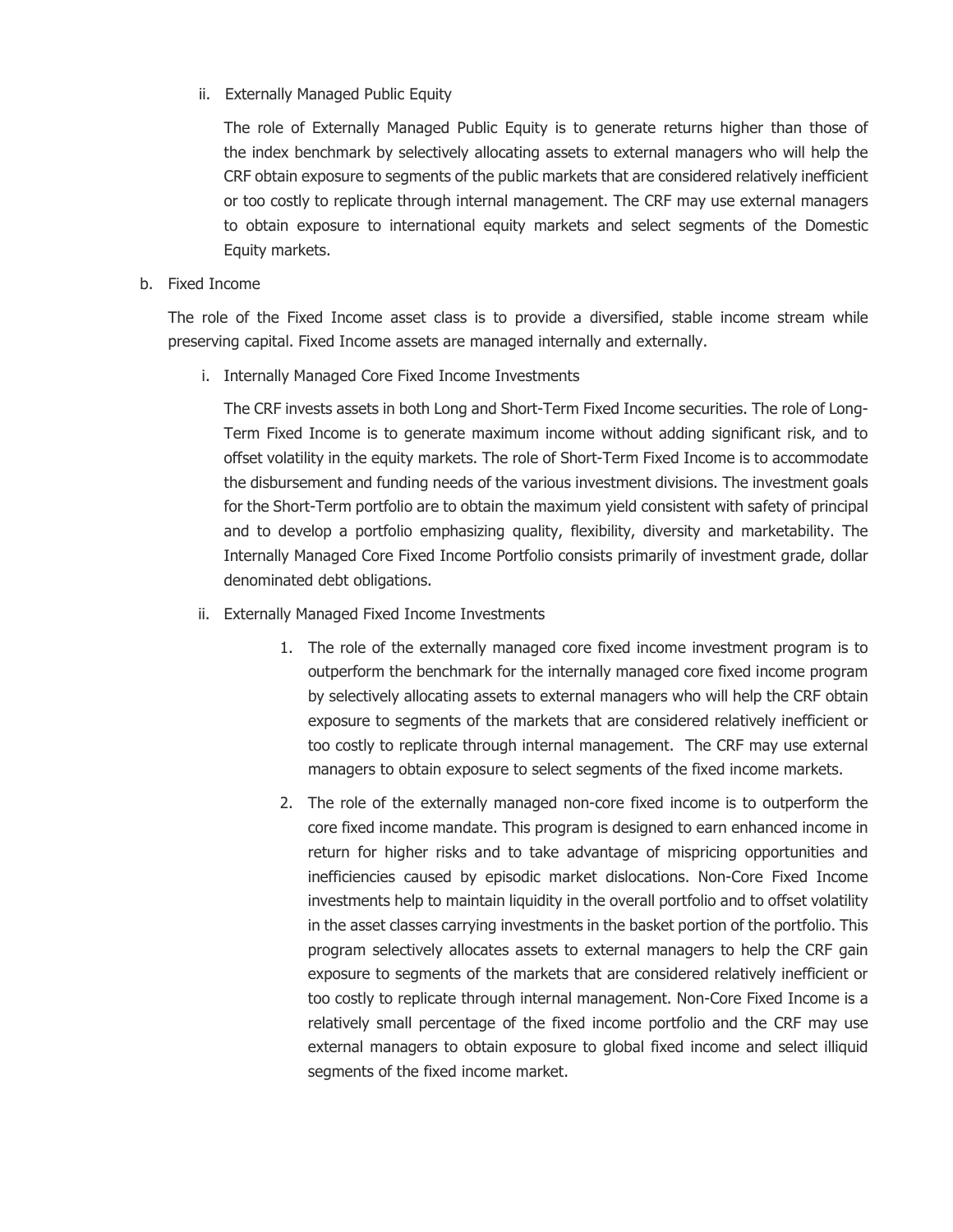#### c. Private Equity Investments

The role of the Private Equity asset class is to help the CRF achieve its target rate of return by providing the highest returns of any asset class over the market cycle while maintaining prudent risk management. Private Equity is generally considered to possess a higher degree of risk with a higher return potential than traditional investments. Private Equity investments typically include investments in leveraged buyout, venture capital, growth equity, distressed debt, and other special situation limited partnerships, generally referred to as "Private Equity Partnerships."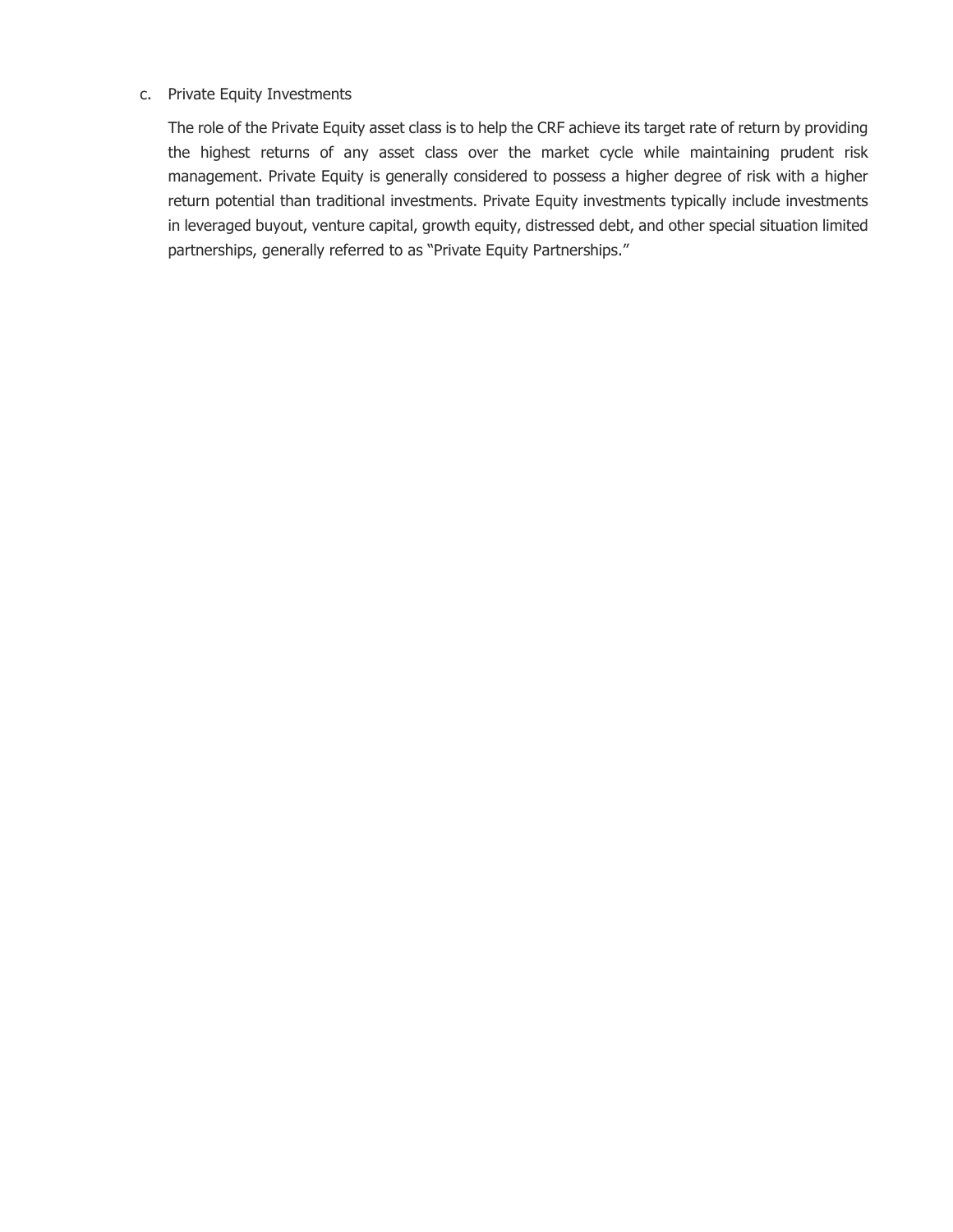#### d. Real Estate Investments

The role of the Real Estate asset class is to capture excess returns through non-core investments and provide a steady stream of cash-flows through core investments. Real Estate also offers portfolio diversification through its low correlation to other asset classes; historically, real estate has demonstrated negative correlation to other asset classes and, therefore, reduces CRF's total volatility. The CRF may invest in commingled or non-commingled real estate funds (open ended or closed ended), joint ventures, separate accounts and other real estate investment vehicles. The CRF may also invest in mortgages.

e. Absolute Return Strategy Investments

The role of the Absolute Return Strategies (ARS) asset class is to earn attractive risk-adjusted returns, enhance the CRF's portfolio diversification and preserve the CRF's capital in times of market stress. ARS investment strategy classes include relative value, event driven, tactical/directional, and equity long/short.

#### f. Real Asset Investments

The role of the Real Assets asset class is to provide the CRF with investments that have enhanced risk adjusted returns and provide a hedge against inflation with low correlation to other asset classes over time.

Real Assets investments are broadly defined as tangible investments used in global economic activity. Real Asset investment opportunities may include farmland, timber & forestry, infrastructure, metals, natural resources, energy, pipelines and telecommunication infrastructure.

g. Opportunistic Investments

The role of the Opportunistic Investments asset class is to provide the CRF with attractive risk-adjusted returns that are differentiated to other asset classes. The program seeks to accomplish this goal by (i) gaining exposure to a broad range of strategies that do not fit neatly into the definition of traditional asset classes or that share characteristics of multiple asset classes, (ii) taking advantage of medium term market dislocations and (iii) identifying external managers who can generate excess return in all market environments. These investments are typically episodic; that is, they often do not exist on an ongoing basis but, rather, as a result of a confluence of market factors or events. Opportunistic Investments portfolio strategies include: strategic investments; multi-asset; innovation/niche and risk mitigation.

#### h. Credit Investments

The Credit asset class's mandate is to significantly outperform CRF's actuarial return target while maintaining a relatively low correlation to other asset classes outside of the traditional Fixed Income markets. To accomplish this objective, investments will be made across the credit universe, seeking attractive risk-adjusted returns using a diverse set of strategies.

Sub asset class strategies include direct lending; mezzanine finance; distressed and special situations; specialty finance; structured credit; real assets credit; real estate credit; and liquid credit.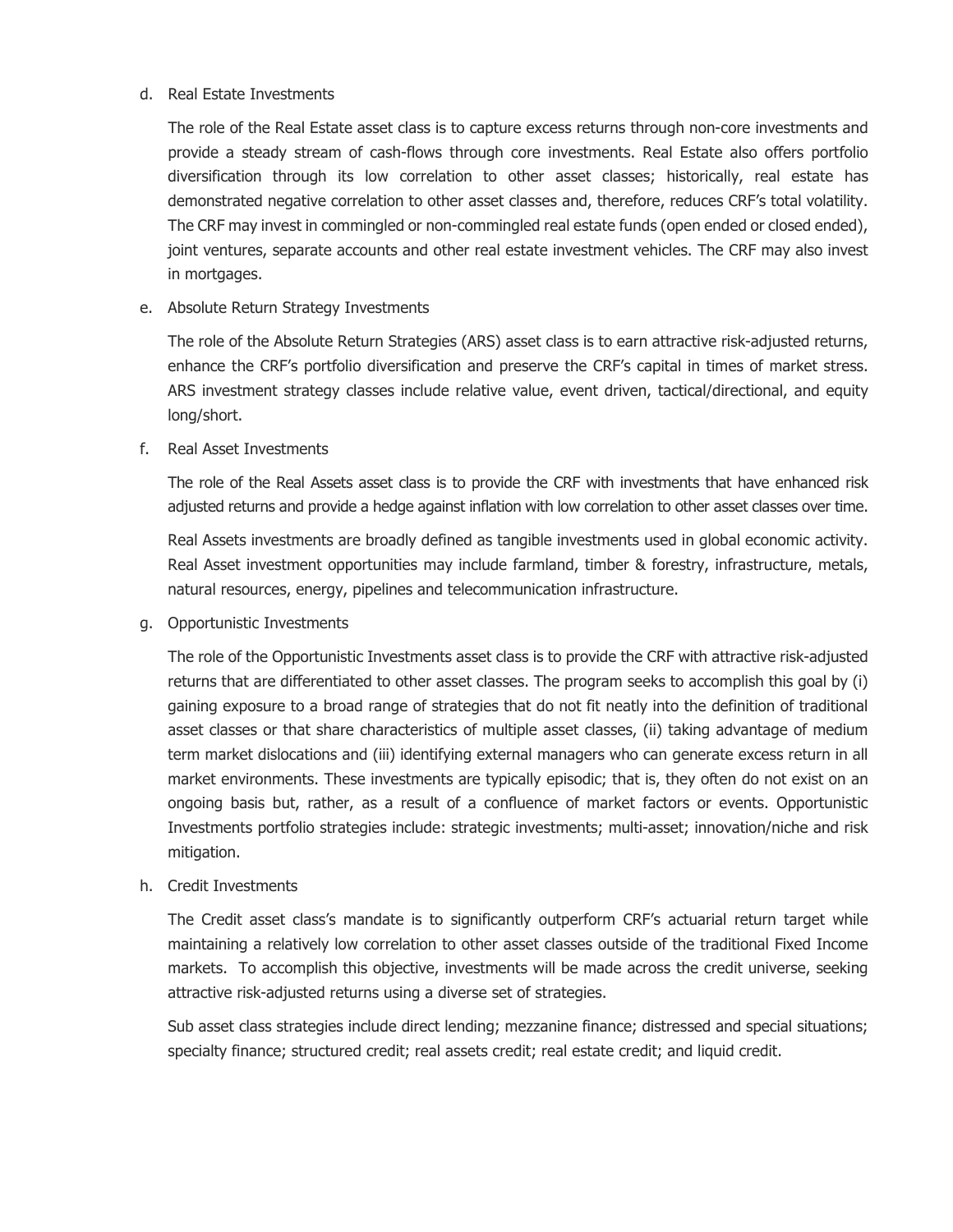#### 3. Environmental, Social and Governance Issues

The CRF considers environmental, social and governance (ESG) factors in its investment process because they can influence both risk and return. ESG issues impact the sustainability, value and performance of CRF's investments. The relevance of particular ESG issues may differ and vary in degree across companies, sectors, regions, asset classes and over time. Accordingly, consistent with the Comptroller's fiduciary responsibilities to act in the best interests of the members, retirees and beneficiaries of the Retirement System and with the CRF's role as a prudent long-term investor: (1) Staff votes the CRF's US shareholder proxies and maintains an active corporate governance program for the CRF's publicly traded equity investments with due consideration to ESG issues, and (2) Staff incorporates relevant ESG issues into CRF investment analyses and decision-making processes in investment programs. Investment recommendations in all asset classes will include information on and consideration of the manager's ESG policies and practices, focusing on the risks and standards relevant to the investment under consideration.

4. Emerging Manager Program and MWBE Strategy

The CRF Emerging Manager Program is designed to identify newer, smaller and more niche investment managers that have the potential to add value to the CRF investment portfolio in all asset classes. CRF's experience has shown that these investment management firms may generate superior performance returns because of the increased market flexibility associated with a smaller asset base. Emerging managers are defined as those with assets under management below certain specific thresholds for each asset class. The CRF applies the same fiduciary standards in identifying and selecting emerging managers as it does across the investment portfolio. While the CRF does not mandate a particular level of participation by business enterprises that are majority or substantially owned and/or operated by minorities or women (MWBE) in the Emerging Manager Program, the majority of emerging managers are MWBEs.

The CRF is also committed to certifying MWBE firms and reporting the number of such firms and the value of the assets those firms manage for the CRF across the entire portfolio. That effort is undertaken as part of the MWBE Strategy. The CRF annually prepares a report on the participation of MWBE asset managers and other professional service providers in investment and brokerage transactions.

Every year, the CRF sponsors an Emerging Managers and MWBE Conference to increase awareness of the MWBE Strategy and of opportunities for emerging managers under the Emerging Managers Program.

5. Sustainable Investments and Climate Solutions Program (SICS)

SICS is a thematic investment program designed to strengthen CRF's portfolio by capitalizing on investment opportunities that advance one or more CRF themes categorized in the areas of Resources & Environment, Human Rights & Social Inclusion, and Economic Development. The SICS themes are closely aligned to the United Nations Sustainable Development Goals (SDGs). Led by a Director reporting to the Chief Investment Officer, the SICS program works in conjunction with all asset classes to deploy capital. Like the Emerging Manager program, investments attributed to SICS will be subject to the same fiduciary and risk and return requirements applicable to investments in the subject asset class.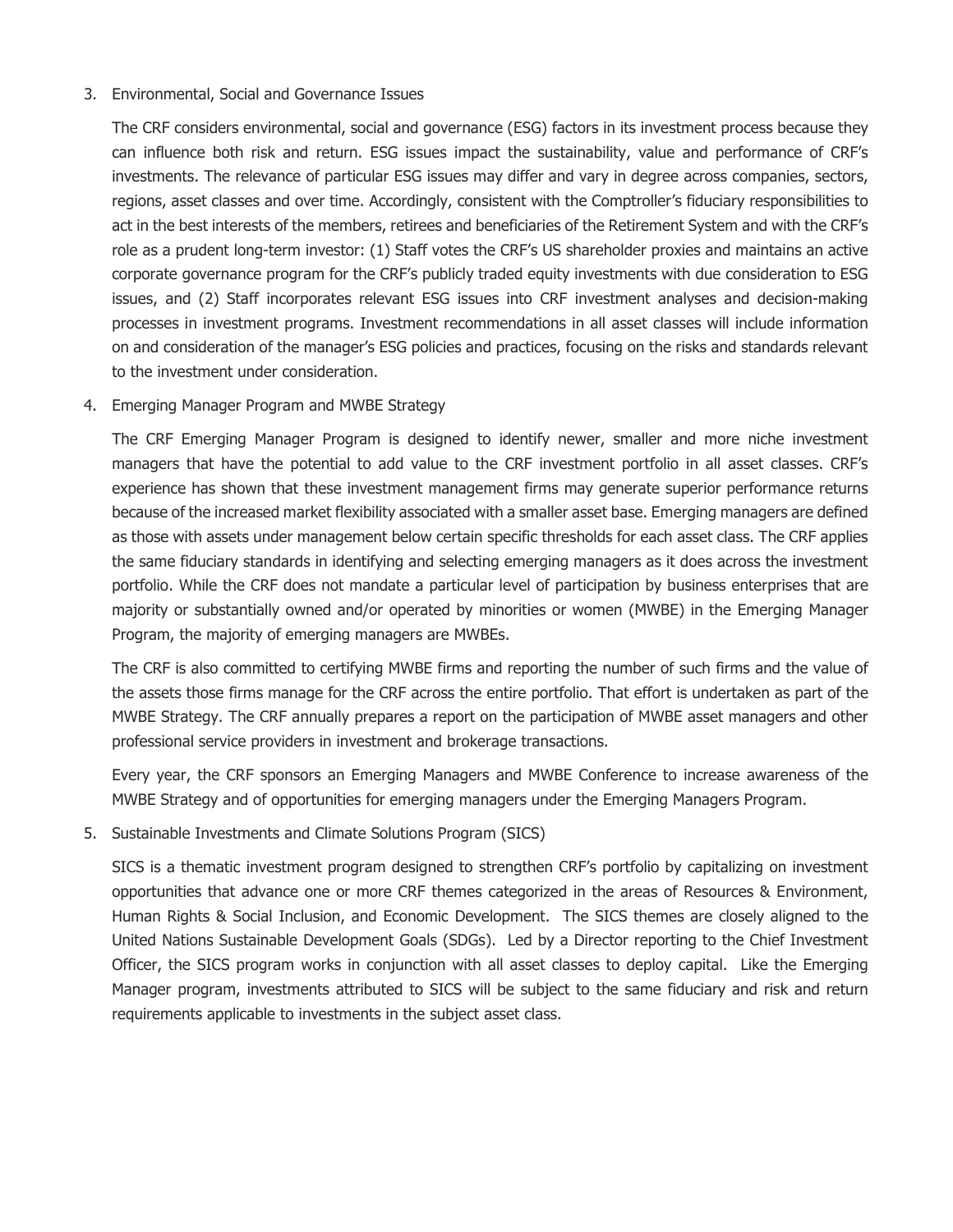## **GENERAL APPROVAL REQUIREMENTS APPLICABLE TO INVESTMENTS IN ALL ASSET CLASSES**

Prior to any investment and/or Investment Manager being recommended to the Comptroller, the following steps are required:

- 1. The Consultant will prepare and submit an independent final written recommendation outlining the material investment terms, strategy, investment merits and risks. The analysis will also include a statement to the effect that fees and any expenses are reasonable and consistent with relevant market practices.
- 2. A Staff recommendation will be prepared and signed by the investment officer responsible for the recommendation and the head of the asset class.
- 3. Recommendations for real estate and/or mortgage investments are subject to review and approval by the Real Estate Advisory Committee (REAC) and will be presented to the REAC for review. An investment that is not approved by the REAC will not be presented to the Comptroller and will not be undertaken by the CRF.
- 4. Subject to certain exceptions, non-Real Estate proposed investments and/or Investment Manager hiring not subject to REAC review and approval, will be reviewed by the CRF's Internal Investment Committee (IIC). The CIO will ensure that recommendations to the Comptroller are accompanied by minutes of the Committee meeting at which the investment proposal and/or Investment Manager hiring was presented, and that the final investment recommendation memorandum to the Comptroller contains a discussion of the risks of the proposed course of action as well as the factors mitigating risk, as raised and discussed at the Committee meeting.
- 5. The CIO will review the investment and/or Investment Manager selection with the Comptroller and make a recommendation. Such recommendation will state that the investment and/or Investment Manager selection complies with the procedures outlined in this section, or if it does not, will detail such noncompliance and request a waiver thereof.
- 6. If the Comptroller agrees with the CIO's recommendation, the Comptroller gives final written approval for the investment.
- 7. Subject to final negotiation and legal review of the investment documents, the CIO or other individual designated in writing by the Comptroller to execute investment documents on behalf of the CRF will execute the documents to make the investment on behalf of the CRF.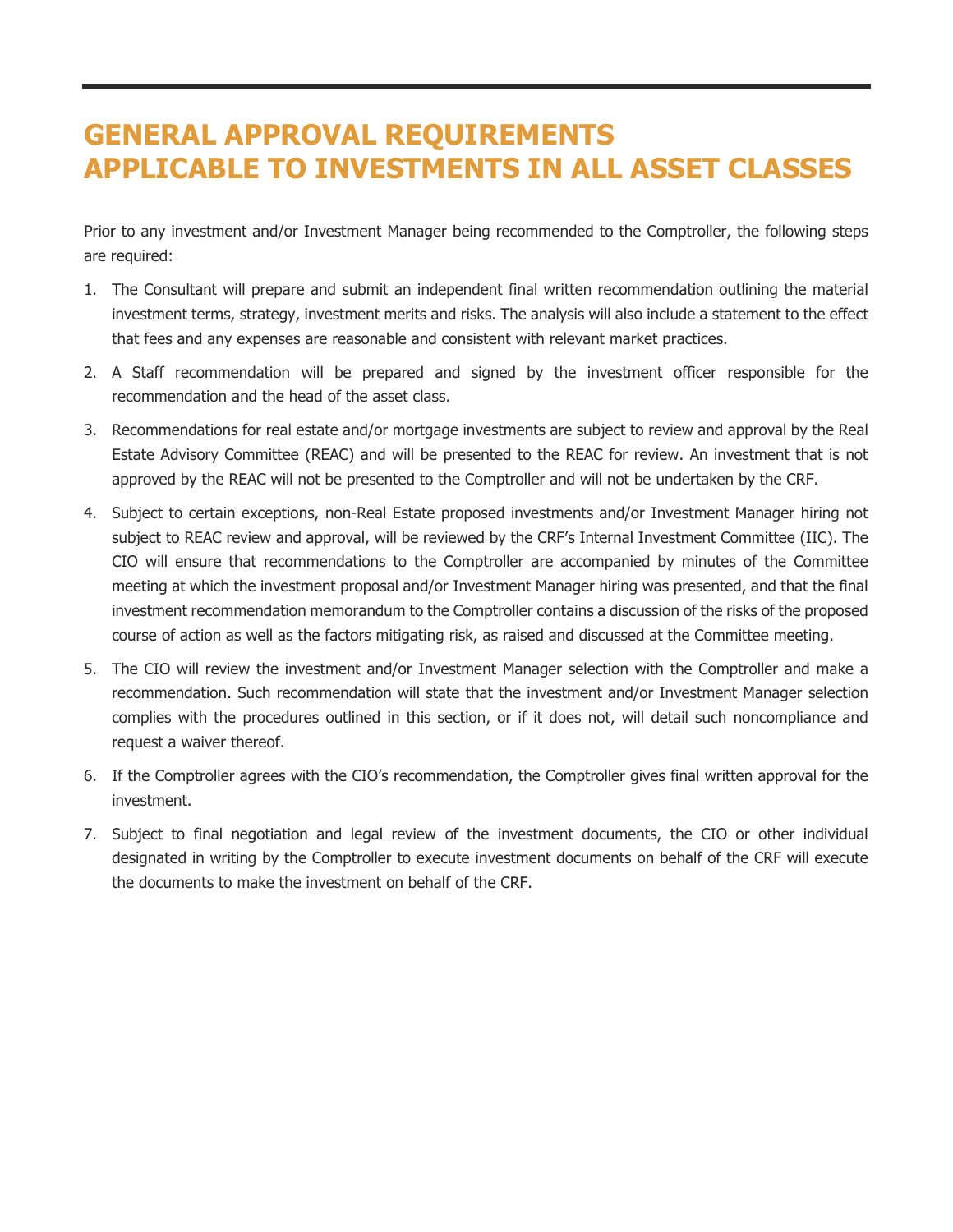# **ASSET CLASS REPORTS TO CIO AND COMPTROLLER**

Each of the asset classes will provide at least annual reports to the CIO and the Comptroller on the holdings and investment activity of the portfolio. Significant changes or developments impacting investment activity will be reported sooner as appropriate. Specific asset class performance results will be provided to the CIO and the Comptroller on a quarterly basis in conjunction with the quarterly total portfolio investment performance analysis.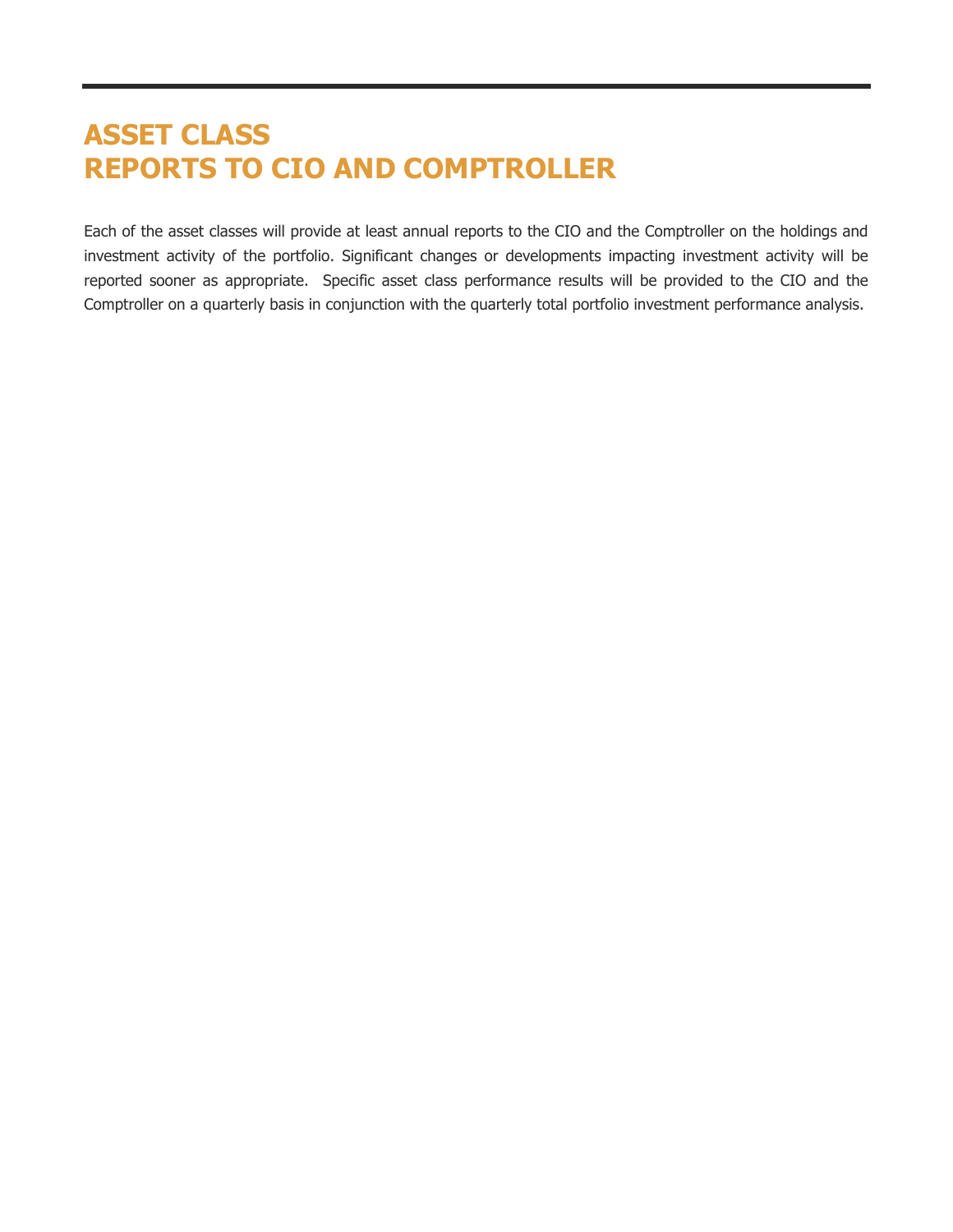## **POST CLOSING ACTIONS; AUTHORIZATION AND REQUIREMENTS**

With respect to existing investments, the CIO may authorize the appropriate asset class director, the Deputy CIO or the Director of Operations to approve certain post-closing actions necessary to implement and manage those investments. Such post-closing actions may include, among other things, consents, amendments, business plans and actions proposed under approved business plans, most favored nation side letter elections, investor certificates and certifications, tax and alternative investment vehicle elections and documents, and other day-to-day actions.

The CIO's authorization will be effective only for such individuals for whom there is on file with the New York State Secretary of State a written designation of authority signed by the Comptroller authorizing the individual to sign documents on behalf of the CRF, either with specific reference to post-closing actions or in broader terms.

The CIO may also delegate to the Deputy CIO approval of vouchers for payments with respect to approved investments.

In no event may any post-closing authorization include or be read to include authority to initiate an investment not previously approved by the Comptroller or to increase the capital commitment, contribution or loan amounts previously approved by the Comptroller, and the REAC, if applicable.

#### **CIO Authority with Respect to Continuation Commitments**

In connection with the management of investments in private investment funds outside of the real estate asset class, the CIO may approve the CRF's continued participation in a private investment fund or a particular portfolio investment or investments of such fund, including through newly established vehicles, where such continued participation requires a subsequent commitment by the CRF; provided however, that such subsequent commitment by the CRF may in no circumstances exceed \$50 million per investment per fund or \$100 million in the aggregate per fund. Any such approval by the CIO, however, is subject to the following requirements:

- 1. A written recommendation to the CIO for approval will be prepared and signed by the investment officer responsible for the investment and the head of the asset class. The recommendation will outline the merits, risks and material terms of the CRF's continued participation (including the continuation period term), confirming that the material terms of the continued participation are no less favorable than the original terms, as applicable. In the event of a material term that does not satisfy the foregoing, Staff shall indicate such and seek a waiver from the CIO.
- 2. The Staff recommendation will be accompanied by a written concurrence from an independent CRF consultant confirming that any revised fees and expenses are reasonable and consistent with relevant market practices.
- 3. Prior to approving, the CIO should give due consideration to the Fund's ESG Strategy and whether an internal background investigation bring-down should be conducted by Compliance based on the length of time since the last completion of a background investigation of the manager.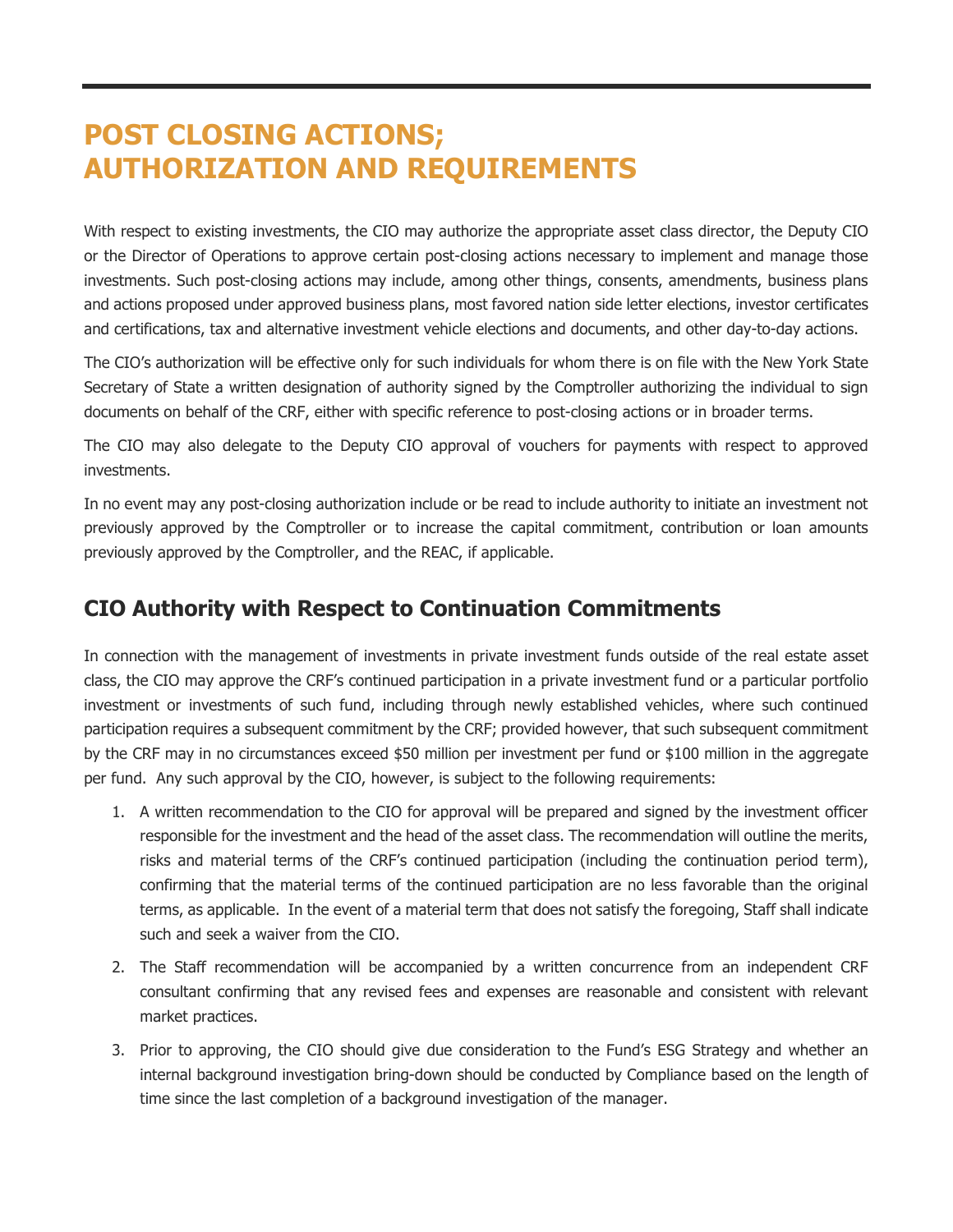4. Such continuation documentation shall be subject to legal review and confirmation that CRF's side letter in respect of such continuation fund has such terms as required by statute, regulation or CRF policy.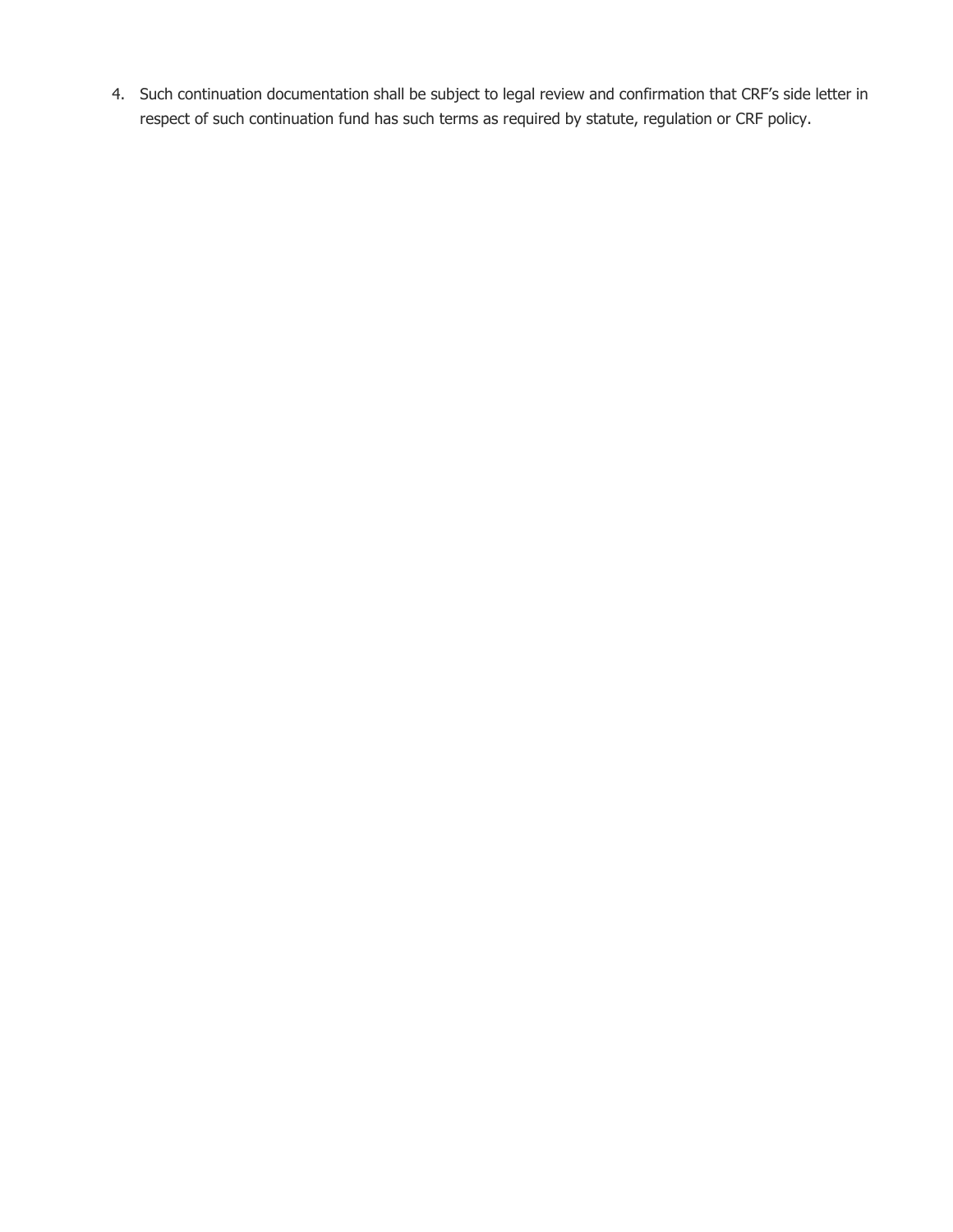## **DELEGATION TO DEPUTY CIO; AUTHORIZATION AND REQUIREMENTS**

Notwithstanding the preceding provisions of these Policies or the provisions of other CRF policies, the CIO may also delegate to the Deputy CIO the authority to review and approve proposed investments, including subsequent acquisitions within existing approved investment vehicles, redemptions, and permitted increases in capital commitments, contributions and loan amounts in place of the CIO at times where the CIO will be unable or unavailable to do so; provided, however, that any such delegation will be in writing and limited in duration and/or by transaction(s) or matters, and that the following individuals will be copied on the delegation: the Comptroller, Counsel to the Comptroller, General Counsel to the CRF, the Director of Operations and the Director of Compliance. Any transactions, acquisitions, redemptions, commitments, contributions or loan amounts reviewed and approved by the Deputy CIO pursuant to such delegation will be subject, in each case, to all provisions of these Policies and other CRF policies that would apply if they were reviewed and approved by the CIO.